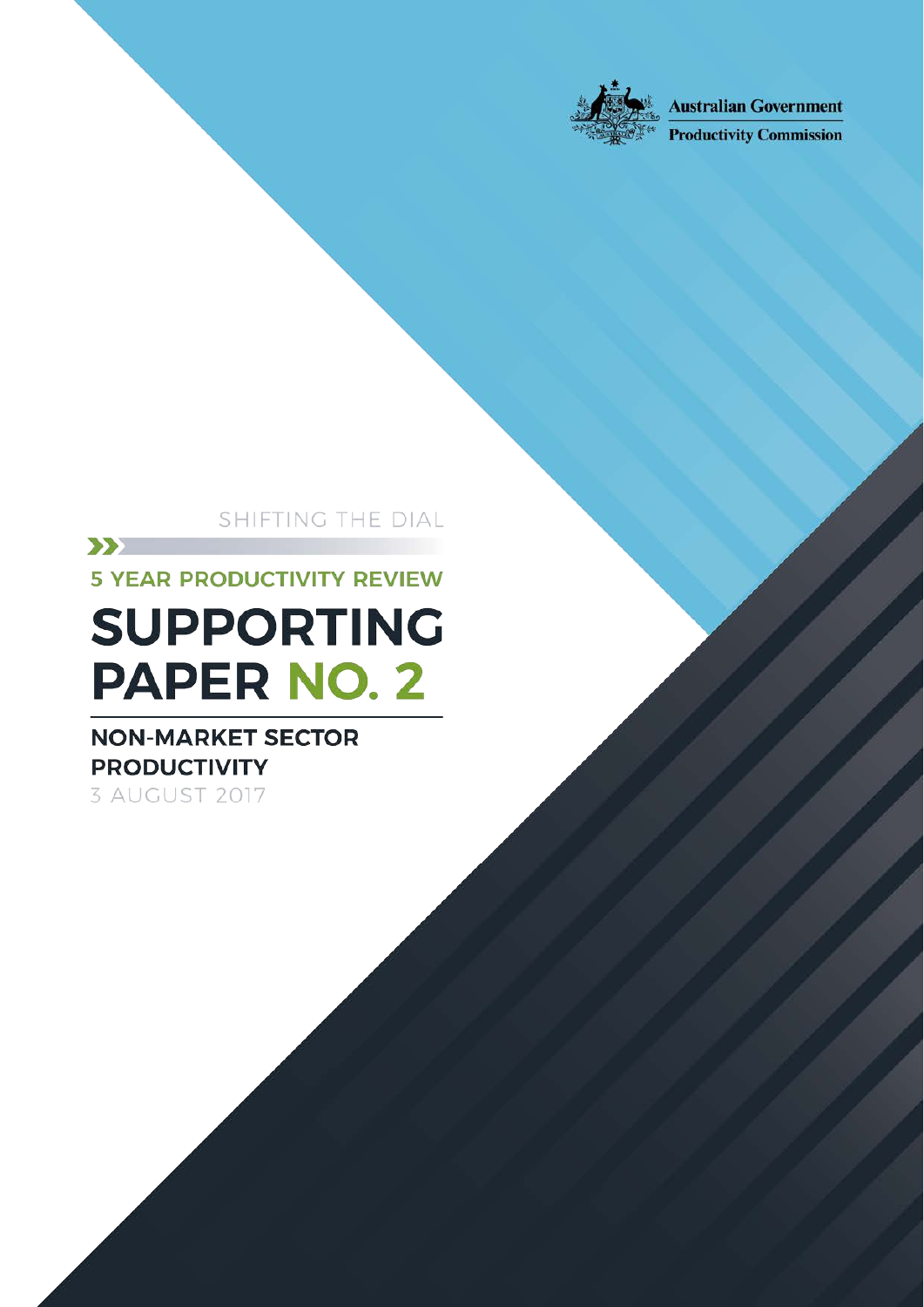#### **Commonwealth of Australia 2017**

**ISBN 978-1-74037-625-9 (PDF)**



Except for the Commonwealth Coat of Arms and content supplied by third parties, this copyright work is licensed under a Creative Commons Attribution 3.0 Australia licence. To view a copy of this licence, visit http://creativecommons.org/licenses/by/3.0/au. In essence, you are free to copy, communicate and adapt the work, as long as you attribute the work to the Productivity Commission (but not in any way that suggests the Commission endorses you or your use) and abide by the other licence terms.

#### **Use of the Commonwealth Coat of Arms**

For terms of use of the Coat of Arms visit the 'It's an Honour' website: http://www.itsanhonour.gov.au

#### **Third party copyright**

Wherever a third party holds copyright in this material, the copyright remains with that party. Their permission may be required to use the material, please contact them directly.

#### **Attribution**

This work should be attributed as follows, *Source: Productivity Commission, Non-market Sector Productivity, Shifting the Dial: 5 year Productivity Review*, *Supporting Paper No. 2.*

If you have adapted, modified or transformed this work in anyway, please use the following, *Source: based on Productivity Commission data, Non-market Sector Productivity, Shifting the Dial: 5 year Productivity Review*, *Supporting Paper No. 2.*

#### **An appropriate reference for this publication is:**

Productivity Commission 2017, *Non-market Sector Productivity,* Shifting the Dial: 5 year Productivity Review, Supporting Paper No. 2, Canberra.

#### **Publications enquiries**

Media and Publications, phone: (03) 9653 2244 or email: maps@pc.gov.au

#### **The Productivity Commission**

The Productivity Commission is the Australian Government's independent research and advisory body on a range of economic, social and environmental issues affecting the welfare of Australians. Its role, expressed most simply, is to help governments make better policies, in the long-term interest of the Australian community.

The Commission's independence is underpinned by an Act of Parliament. Its processes and outputs are open to public scrutiny and are driven by concern for the wellbeing of the community as a whole.

Further information on the Productivity Commission can be obtained from the Commission's website (www.pc.gov.au).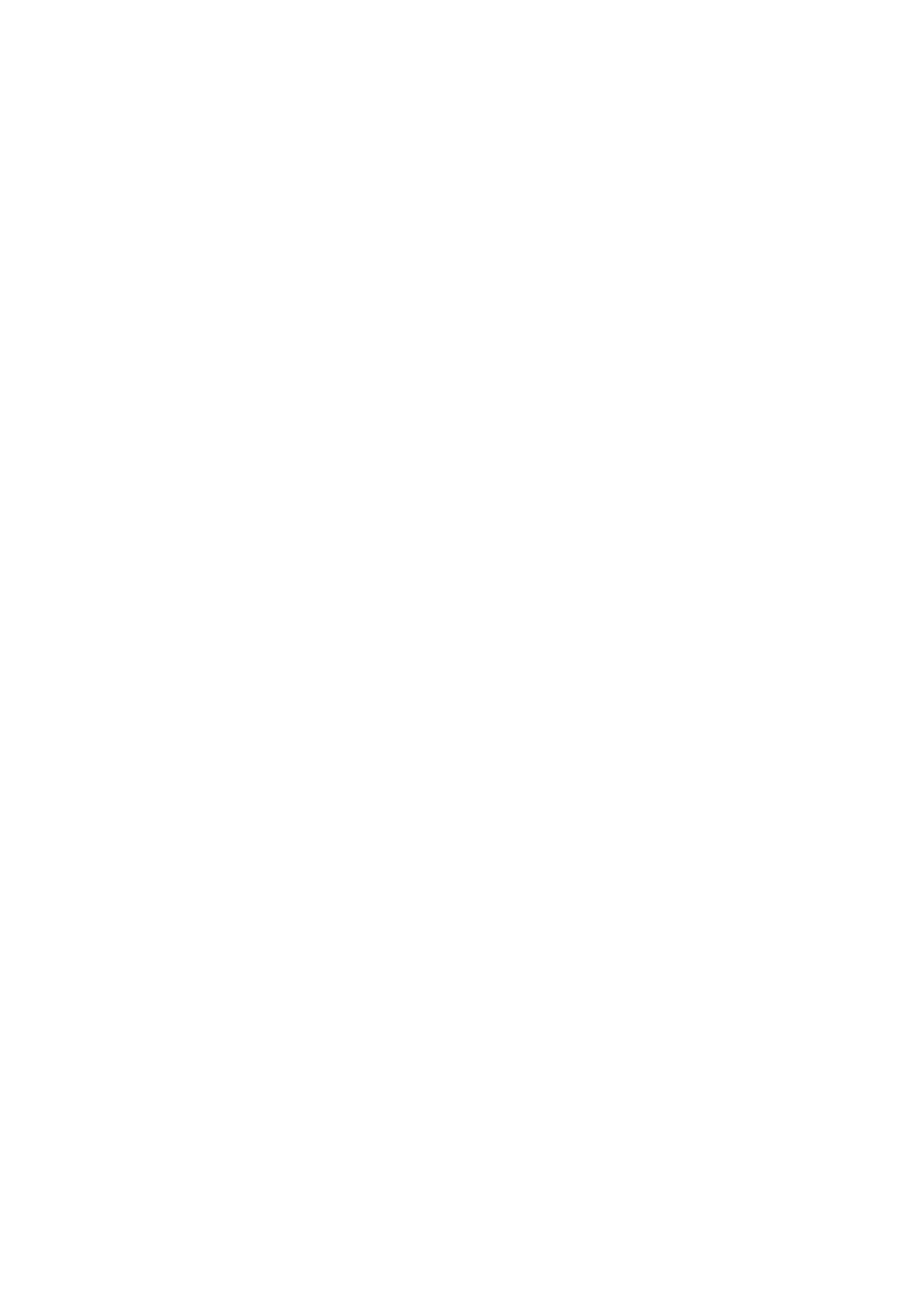# **Contents**

| <b>Key points</b><br>Measuring productivity in the non-market sector |                                                                    | $\mathbf{2}$<br>3 |
|----------------------------------------------------------------------|--------------------------------------------------------------------|-------------------|
|                                                                      |                                                                    |                   |
| $\overline{2}$                                                       | Inputs and outputs have been rising                                | 7                 |
| 3                                                                    | The workaround: using direct output measures                       | 12 <sup>2</sup>   |
| 4                                                                    | From theory into practice: existing non-market sector<br>estimates | 17                |
| 5                                                                    | The direction and applications of future work                      | 22                |
| <b>References</b>                                                    |                                                                    | 24                |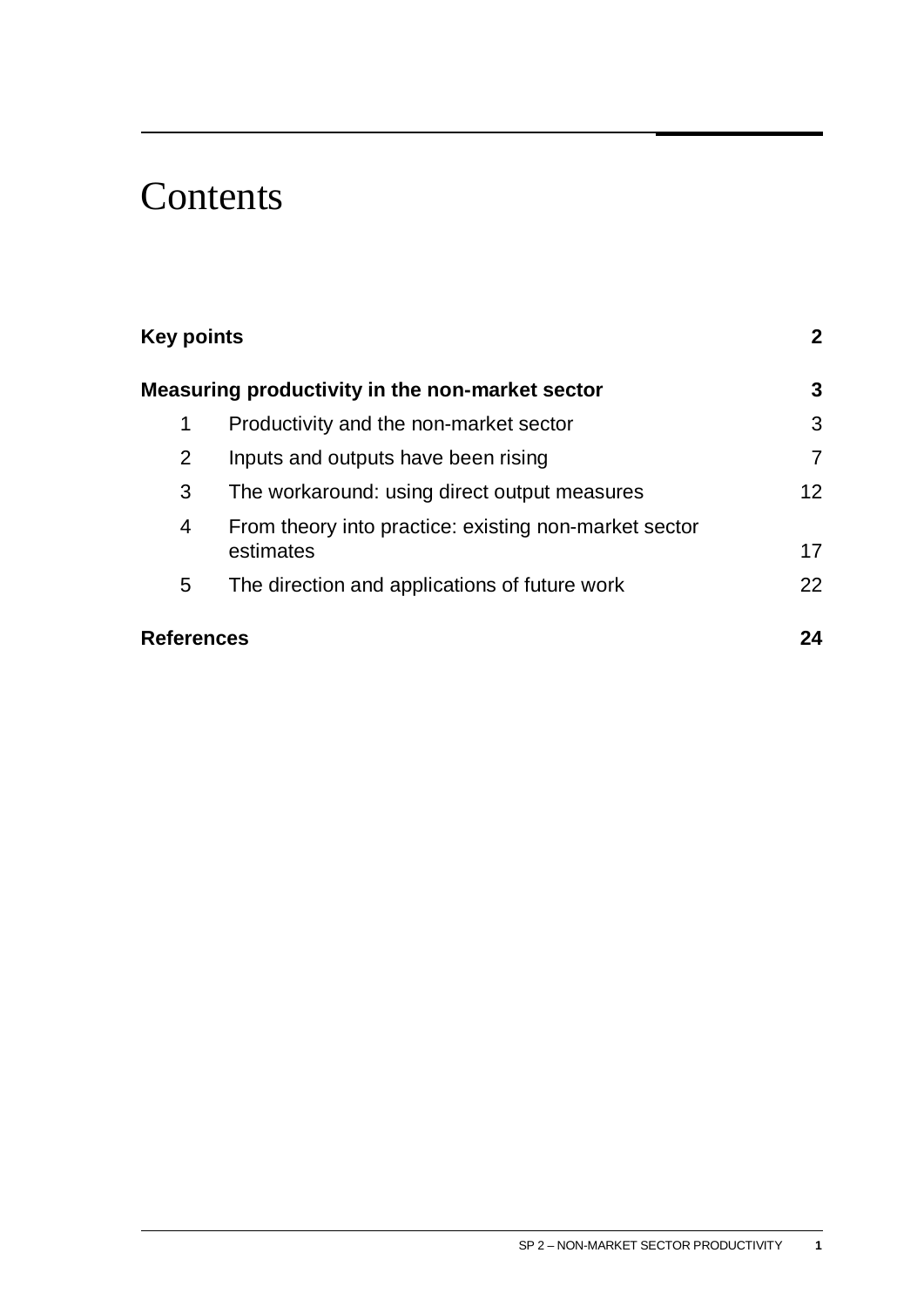#### <span id="page-4-0"></span>**Key points**

- The productivity of the non-market sector the health care and social services, education and training, and public administration and safety industries — is not measured under the existing national accounts framework.
	- Although it is likely that both outputs and inputs to the non-market sector have grown in recent years, the changing ratio between them — their productivity growth — remains unknown.
	- The crux of the problem is the lack of price information for the predominantly government-subsidised services.
- Measuring the productivity of the non-market sector is important, as it can provide an aggregate measure of the extent to which performance in the different industries has been improving and taxpayers have been getting increasing value-for-money.
	- The sector also forms a large and growing part of the economy, increasing the relevance of measuring and monitoring its performance.
	- Its inclusion in the national accounts is also necessary to ensure a complete picture of the Australian economy and to adhere to global standards for national accounts reporting.
- There has been some global progress to develop a methodology for measuring non-market sector productivity through direct output measures.
	- Although the methodology differs between countries, it generally involves directly identifying the output of the different industry sectors, adjusting that output for changes in quality over time and aggregating different outputs into a single weighted index.
- The Australian Bureau of Statistics is currently working towards measuring the output of the health care sector by calculating health output on the basis of diseases-treated, although there are ongoing methodological issues and data limitations.
- However, information on non-market sector productivity in the national accounts may not be detailed enough to provide much guidance for policy purposes.
	- Many of the most important government choices occur at a micro-level, particularly those that lead to better outcomes for people (such as the best teaching methods, diffusion of good practice between service providers, market stewardship and the allocation of funding). More detailed indicators of non-market performance are needed for many of these choices.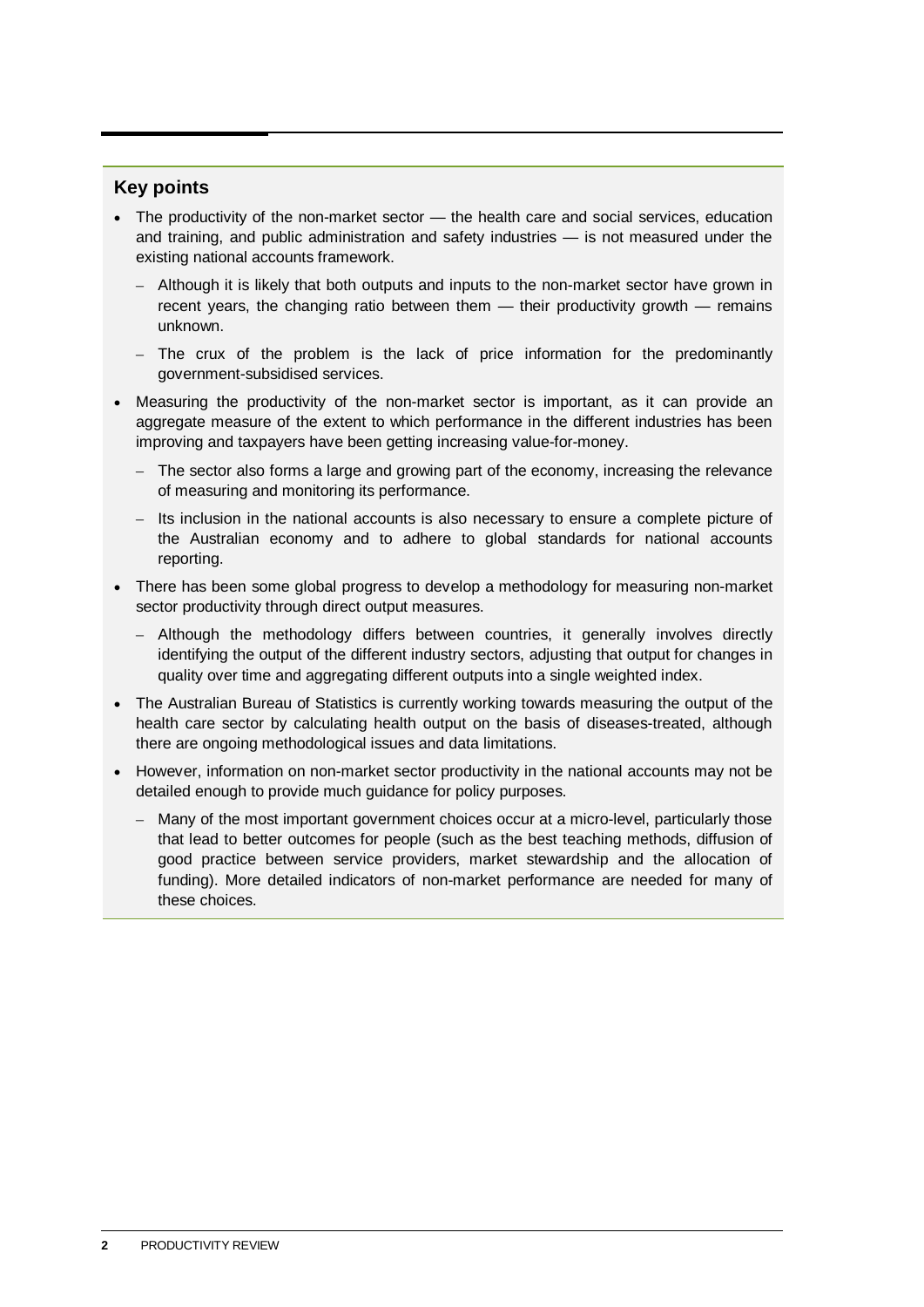# <span id="page-5-0"></span>Measuring productivity in the non-market sector

### **1 Productivity and the non-market sector**

As part of the terms of reference for this inquiry, the Commission has been asked to analyse Australia's productivity performance in both the 'market' and the 'non-market' sectors. A range of different measures outlining Australia's productivity already exist, with their performance trends examined in chapter 1 of the main report.

However, the most commonly used measure of productivity — the Australian Bureau of Statistics (ABS) estimates of multifactor productivity (MFP) in the national accounts (a statistical summary of the economy and its components) — is confined to a subset of the economy referred to as the *market sector*. This measure of Australia's productivity does not include the performance of the vitally important *non-market sector* — consisting of the health care and social services, public administration and safety, and education and training industries.

#### **Why is non-market productivity not measured?**

 $\overline{a}$ 

The main reason for the different treatment of the non-market sector relates to the availability of price data.

In the market sector, the exchange of goods and services takes place at observed, market-determined prices. The observability of prices is important because first, it ensures that the productivity relates to a 'good' that is actually good — that is, people only pay for things they value. In addition, prices solve another problem because they allow aggregation of heterogeneous goods and services into meaningful composites (box 1).

However, the goods and services provided by the health care and social services, public administration and safety, and education and training industries are often free of charge or heavily subsidised due to significant government involvement.<sup>[1](#page-5-1)</sup> Lacking prices in the

<span id="page-5-1"></span><sup>&</sup>lt;sup>1</sup> In practice, there are elements of the non-market sector that have private sector components (such as private schools), as well as elements of the market sector that are heavily subsidised (for example, public transport). However the three industries comprising the non-market sector are those where the effects of government subsidies are felt most strongly, as many of the observed 'prices' in the non-market sector are still artificially low, making output difficult to measure (ABS, sub. 42, p. 4).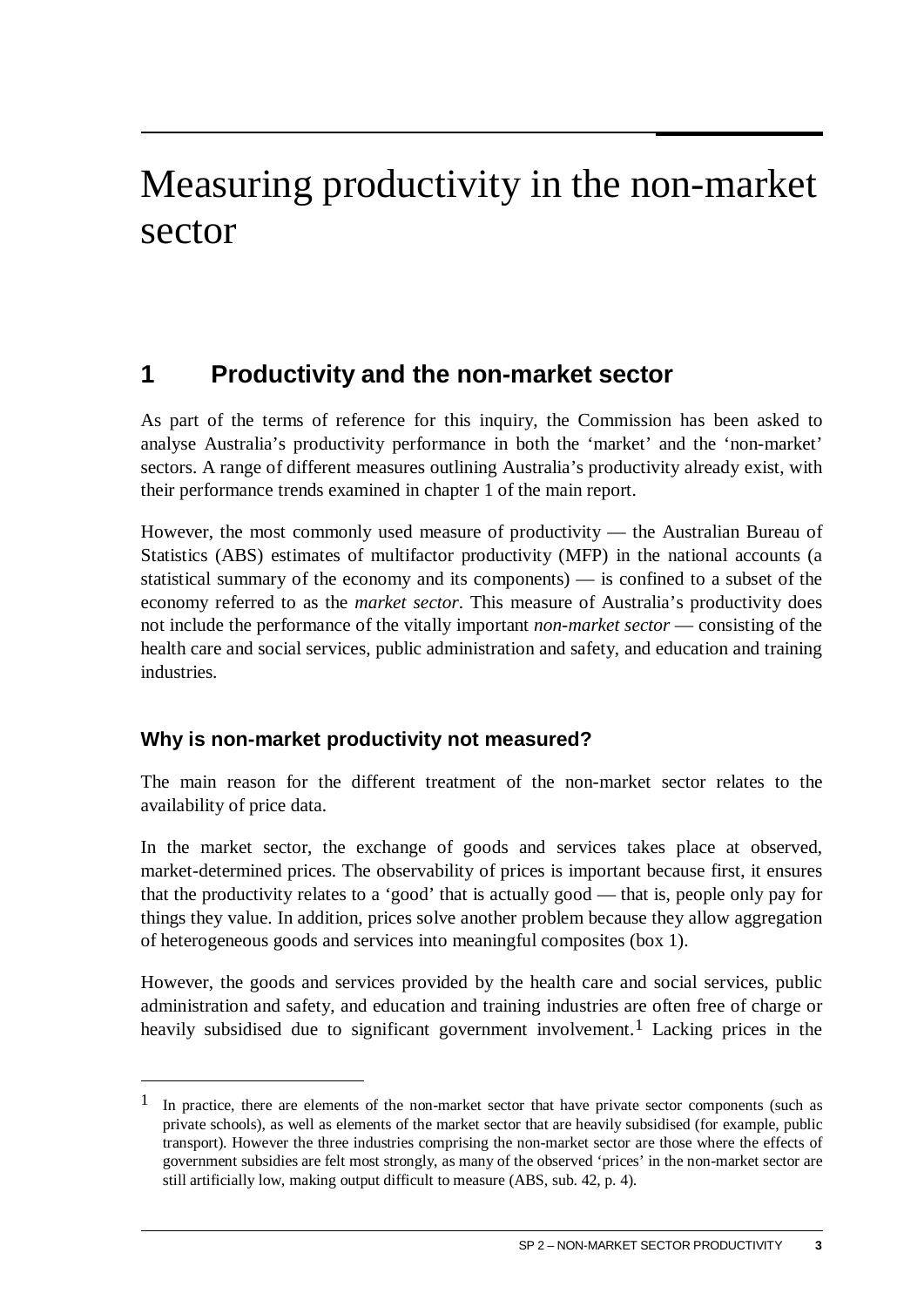non-market sector, the natural basis for aggregation into composite output measures also disappears, and with it, easily calculable productivity measures.

#### Box 1 **The importance of prices**

As an example of why observable market prices are important, consider a factory producing only 100 expensive SUVs and 100 cheap hatchbacks per year, but where prices are unknown.

In trying to meaningfully measure what the factory produces, it would not be correct to simply add up the *number* of cars produced and say that their production is 200 units, as consumers value SUVs and hatchbacks differently. For instance, if the factory decided to focus only on producing 200 SUVs and no hatchbacks, then the number of units produced would remain at 200, even though consumers would value the factory's output more.

Prices solve the problem of trying to aggregate different types of goods and services into a single output measure by providing guidance on the relative value of different products. Thus, if the price of an SUV is three times that of a hatchback, then the factory's output would have increased in value by 50 per cent from swapping to produce only SUVs.

Because of these difficulties, output estimates in the non-market sector have traditionally been based on the total cost of production (that is, the total cost of inputs, also known as an 'output = input' model). By definition, this means measured productivity growth is zero, as output growth is determined directly by growth in inputs (Dunleavy 2016; PC 2016).

There are also challenges in measuring the inputs to the non-market sector, such as adequate quality adjustment for labour inputs, difficulties measuring the actual value of capital services used and accounting and definitional differences that affect data collection. However, none of these difficulties are unique to non-market industries.

A range of other economic activities are also not measured within productivity statistics (box 2). However, for the purposes of this inquiry the discussion of the 'non-market sector' is confined to only those industries defined by the ABS as non-market and where governments set zero or highly regulated prices — namely, the health care and social services, public administration and safety, and education and training industries. Governments also control most of the levers shaping productivity in this sector in their role as purchasers, providers and regulators — making it readily amenable to policy action.

#### **Why does it matter? — the importance of productivity measurement**

Despite measurement difficulties, productivity in the non-market sector is important.

First, as many of the inputs to the non-market sector are funded by Australian taxpayers, productivity measures are important to demonstrate that taxpayers are obtaining good value for their money through the greatest possible output (Australian Government 2007; Gruen 2012).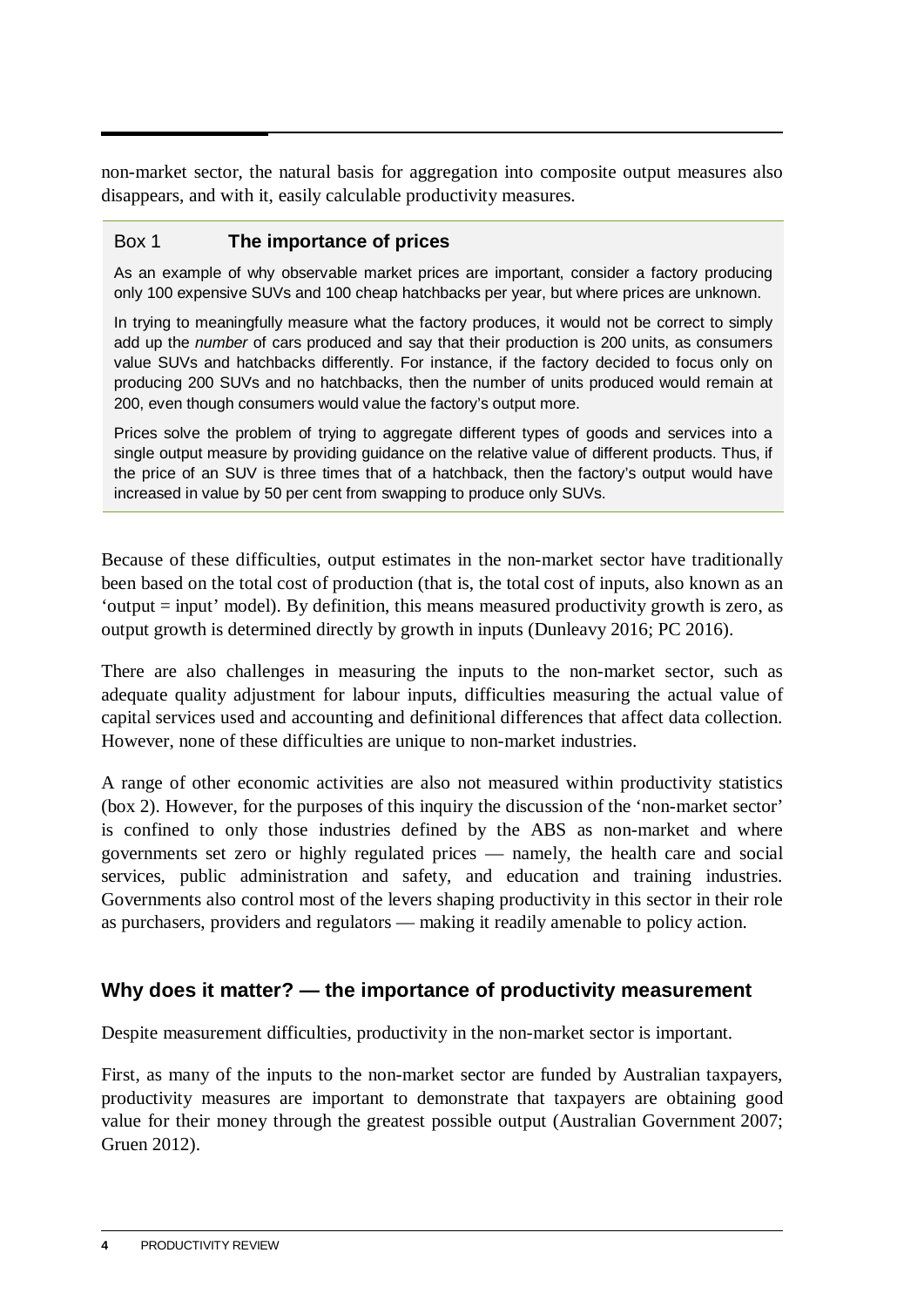#### Box 2 **Unmeasured, but not unimportant**

Within the national accounts, the ownership of dwellings — measured as the housing services provided by dwellings — is another 'industry' that is also excluded from most productivity analysis. This is because the output of this 'industry' resembles the flow of services that is obtained from a durable good, involving no employment and hence no labour productivity.

Outside the national accounts, unpaid home production and volunteering are also not included in productivity measures, as they generally occur beyond the 'production boundary' and are not included in other national accounts measures either (such as GDP and GNI). Within this area (comprising activities such as childcare, community services, meal preparation, gardening, housework, and shopping) labour is unpaid and largely unobserved. For many people, the hours spent in such unpaid activities significantly exceed those spent in market production — this pattern is particularly prominent for women with child-caring responsibilities and people aged over 65 years. For example, a woman in a couple with children spends about 55 hours in unpaid work and just over 20 hours in paid work, on average, each week (Wilkins 2014).

It is difficult to measure the value of unpaid work given the absence of market-determined wages, but the evidence suggests that unpaid work is a profoundly important source of economic activity. In 2014, the ABS estimated that the market value of unpaid work, including time spent volunteering, was equivalent to between 40 to 60 per cent of GDP in 2006, depending on the method of estimation (ABS 2014).

The measurement of the productivity of unpaid work is even more challenging than obtaining approximate indicators of its value. Nevertheless, there is compelling evidence — both direct and indirect — that labour productivity has improved in many unpaid activities over the past century, due to the spread of labour-saving household appliances such as dishwashers and washing machines. However, the gains (at least in the United States) seem largely confined to the period preceding the 1980s.

While the contribution of home production activities to the economy has been historically undervalued in economic statistics, the growing trend of households outsourcing these activities to the market sector as female workforce participation increased has brought some of them into measures of the observed economy (most notably the increase in formal childcare).

In addition to home production, some new types of products can also be difficult to measure  $$ most notably the provision of free digital services, such as social media sites or web search functions — as well as activities that are uncounted because of their illegal nature (for example, illicit drug production and the cash economy).

*Sources*: ABS (2000, 2014, 2016b), Baxter (2002), Bridgman (2016), Wilkins (2014).

Second, measures of productivity and other performance metrics can be used to help identify the drivers of efficiency and the subsequent policy levers that can systematically improve outcomes for users of any given resources. This information can be used to improve outcomes for the consumers of government services, such as improved medical interventions, teaching in schools or fire services (box 3). While governments will undoubtedly increase funding for critical services like health as the population ages, obtaining better outcomes for a given amount of resources reduces the adverse effects of any rationing of funding.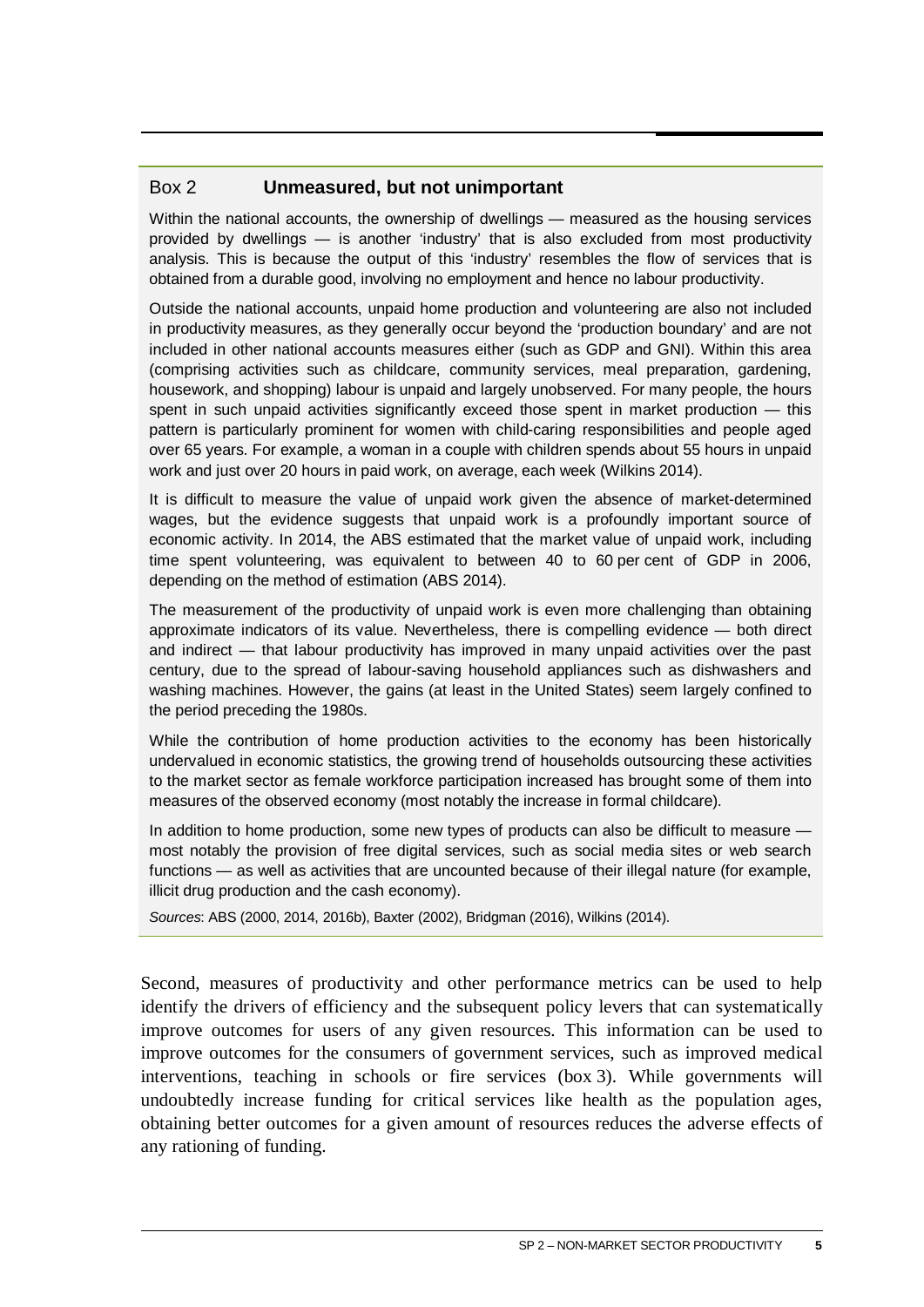#### Box 3 **Fire and rescue service productivity**

Fire and rescue services across Australia — part of the public administration and safety industry — deliver rapid and reliable help in fire and accident emergencies, as well as protecting the population from hazardous materials, providing community education facilities and investigating and researching the causes of fires.

These outputs have genuine value to the community, but fire and rescue services generally do not charge a price for their services, commonly providing them free of charge with funding sourced indirectly, such as from state or local governments or from mandatory insurance or property levies. As the value of much of this funding (that is, their inputs) is currently used as a measure of their output (under the 'output = input' model), it is difficult to determine if the services provided are value for money or if they can be improved.

As an example, consider two similar fire stations, one of which decides to invest in a new fire truck to improve response times, while the other invests the same amount of money in additional specialised training for its firefighters.

Unless information was collected about outputs (such as response times or injury rates) and outcomes (such as measures of fire security in the community or of property, environmental and personal losses from fires), it is difficult to assess the additional benefit — if any — from the taxpayer-funded investments in each station. Observers would only know that the new fire truck and the additional training increased the inputs of the fire stations, but not whether their fire and rescue capabilities actually improved.

Furthermore, if other fire stations were interested in knowing which investment (new fire trucks or additional training) had a greater effect on improving fire and rescue services for the community, there would be no way to objectively determine this without productivity statistics.

*Sources*: ABS (2013), SCRGSP (2016).

Third, the non-market sector is also a driver of productivity for other parts of the economy. For example, education increases people's skills (human capital), improving their subsequent job prospects, productivity and wages in the market sector.

Finally, the non-market sector is both large and growing, and so the resource costs of low productivity are very large. The non-market industries form a vital part of the economy, contributing over \$280 billion to industry production in 2015-16, making up 20.3 per cent of total production.[2](#page-8-0) This is up from 17.2 per cent of total industry production in 1990 (figure 1), with the recent strong growth projected to continue. This is particularly true for the health care and social services sector, due to Australia's ageing population and increased demand for health services as Australians get wealthier. These drivers will continue to increase the relative size of the non-market sector over the coming decades (ABS 2016a; Australian Government 2015).

<u>.</u>

<span id="page-8-0"></span><sup>&</sup>lt;sup>2</sup> Measured by industry gross value added (GVA) at current prices, including 6.4 per cent for public administration and safety, 5.8 per cent for education and training and 8.1 per cent for health care and social services, based on shares of current price total industry GVA, excluding ownership of dwellings.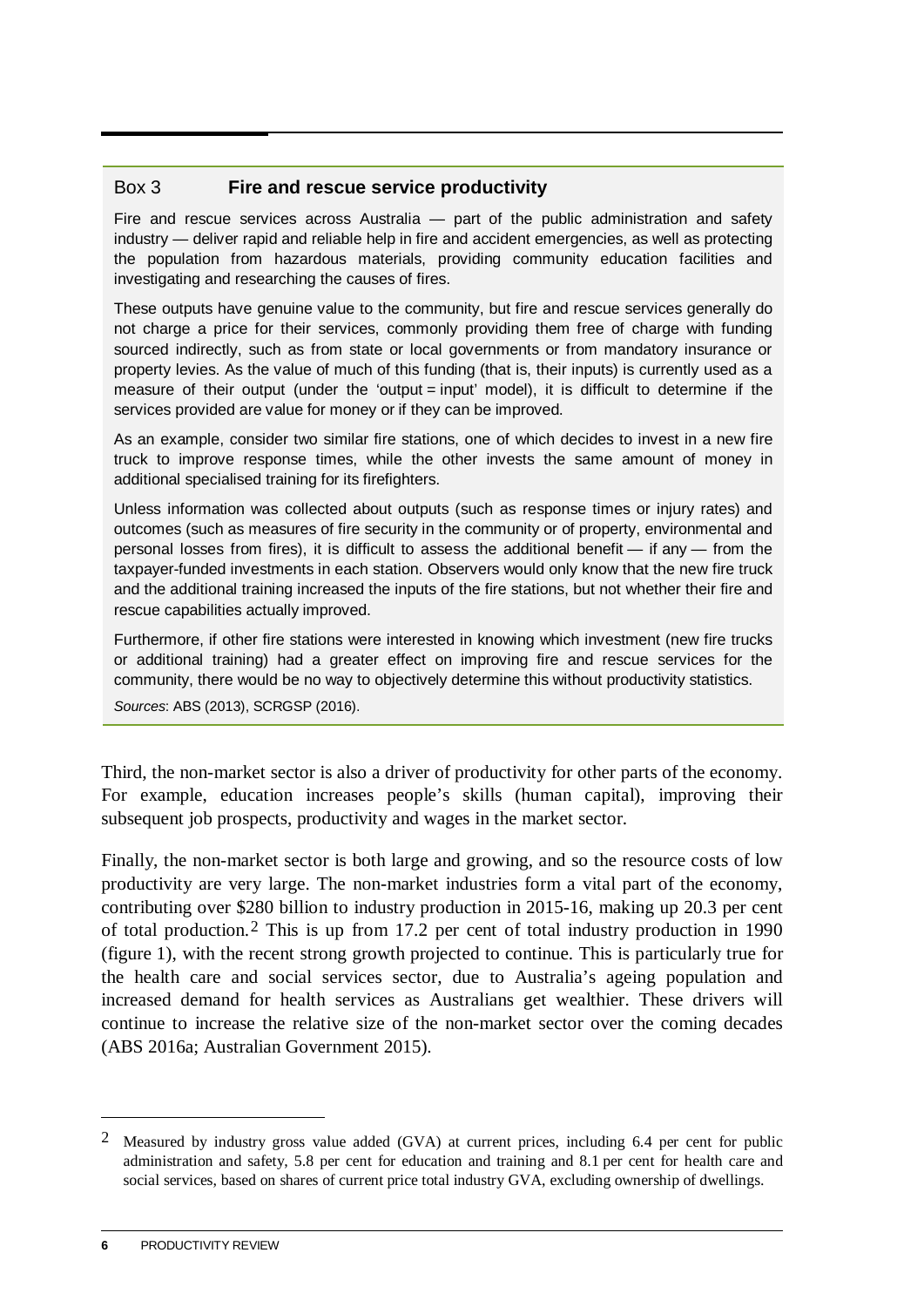<span id="page-9-0"></span>

**a** Measured by chain volumes. **b** Measured in current value terms.

*Sources*: ABS 2016, *Australian System of National Accounts, 2015-16*, Cat. no. 5204.0, October (table 5); ABS 2016, *Australian Demographic Statistics, Jun 2016*, Cat. no. 3101.0, December (table 1).

#### **2 Inputs and outputs have been rising**

A starting point for any investigation of non-market sector productivity is to examine trends in output and input measures — it is changes in the *ratio* between them that determines productivity growth.

#### **Labour inputs**

Employment within the non-market sector has risen since the early 1990s, increasing from approximately 1.7 million people (21 per cent of total employment) in 1990 to over 3.2 million (27 per cent of total employment) in 2016. Growth in employment was strongest in the health care and social services sector, which more than doubled its workforce over the past 25 years (figure 2). Average hours worked per employed person in the non-market sector fell, a trend in common with the broader economy. The best overall measure of labour inputs — total hours worked — shows much the same pattern as employment numbers (ABS 2016d).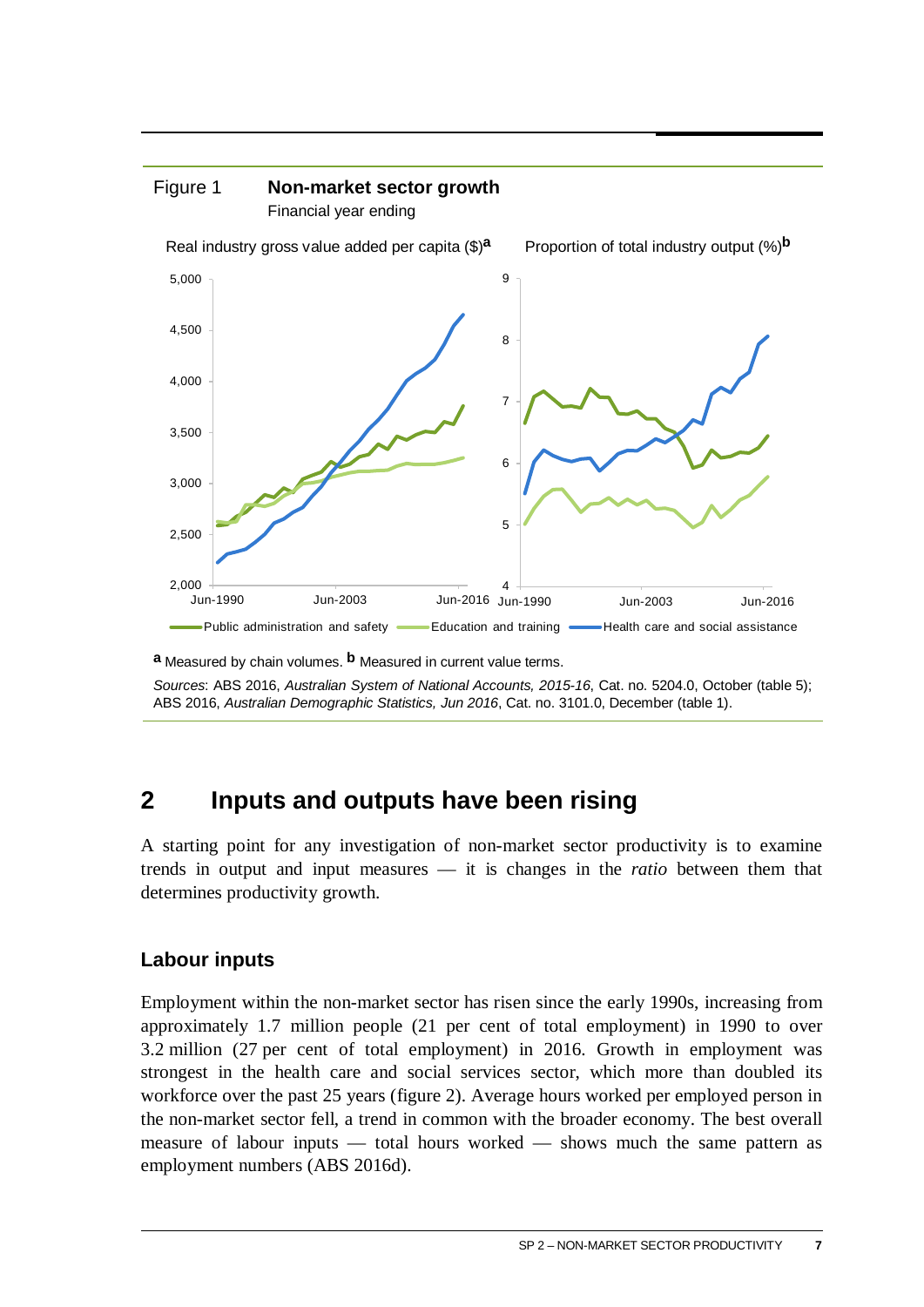

*Source*: ABS 2017, *Labour Force, Detailed, Quarterly,* Cat. no. 6291.0.55.003, May (tables 6, 11).

#### **Capital inputs**

As with employment, capital inputs have been rising in the non-market sector, evidenced by strong growth in gross fixed capital expenditure and growing net capital stocks (figure [3](#page-10-0)), the latter of which more than doubled from 1990-91 to  $2015-16.3$ 

#### **Industry-level output trends**

Australia has experienced uninterrupted population growth and increases in economic prosperity over the past 25 years. These factors alone have increased the total demand for non-market services, as more people, with more money to spend, have demanded more health care, education and public administration services. In addition, an ageing population has further increased demand for health care and social services. Decreased growth in demand for education and training — as there are proportionally fewer school-age children

<u>.</u>

<span id="page-10-0"></span><sup>3</sup> In the market sector, the ABS measures capital inputs as the weighted average of chain volume measures of the productive capital stock of different asset types, using rental prices for weights. In figure 3, the capital stocks are the ABS's measure of the total capital stock for each sector (which, absent measures of rental prices for the non-market sector is the only data that allows comparisons between sectors).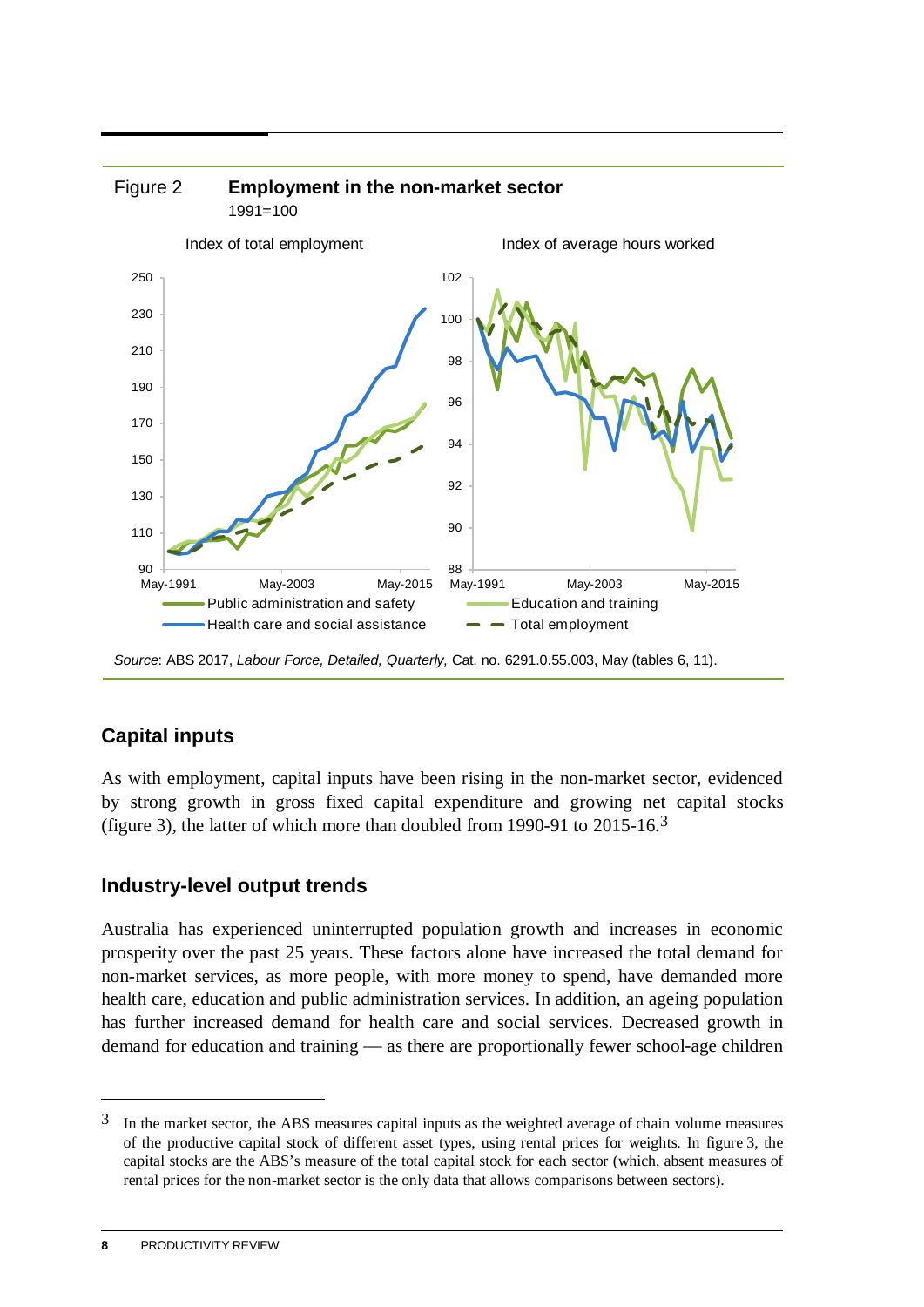— provided only a small offset to this broader trend, in part because of considerable growth in the tertiary education sector (Australian Government 2015).



**a** Measured by chain volumes.

There have also been major technological improvements and cumulative increases in knowledge over this period, which should have increased the value of the non-market sector's output. Although evidence of increased quality in the education and public administration sectors is difficult to identify, the quality of health care provision has advanced immensely in recent decades.

#### Health care and social services outputs

In health care and social services, the quantity of outputs across a wide range of industry activities has grown rapidly over recent years:

- The number of procedures undertaken in hospitals has increased from nearly 11 million in 2000-01 to over 20 million in 2014-15 (AIHW 2017a).
- Emergency department presentations at public hospitals rose from 5.7 million per year in 2008-09 to 7.4 million in 2014-15 (AIHW 2013, 2015).
- Individual services accessed under the Medicare Benefits Scheme (such as GP or specialist consultations) rose from 147 million in 1990-91 to 384 million in 2015-16,

*Source*: ABS 2016, *Australian System of National Accounts, 2015-16*, Cat. no. 5204.0, October (table 58).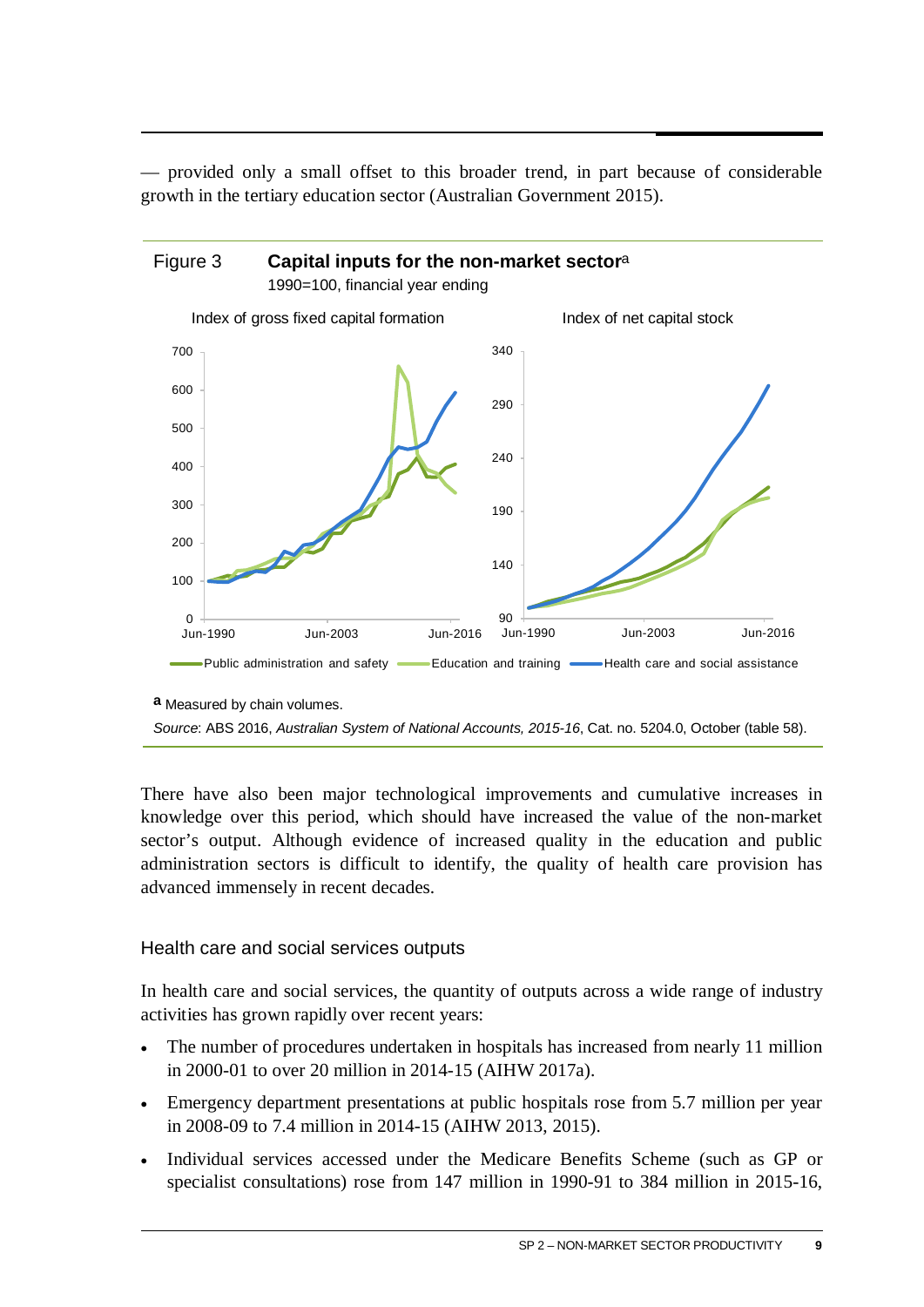with the proportion of the population accessing such services also increasing from 85.9 per cent to 89.3 per cent (DoH 2016a).

- Total Pharmaceutical Benefits Scheme (PBS) prescription volumes increased from 155 million in 2001-02 to 208 million in 2015-16 (DoH 2003, 2016b).
- The number of permanent clients in residential aged care facilities rose to 235 000 in 2015-16, up from 137 000 in 1994-95 (SCRGSP 1997, 2017).
- The total number of ambulance incidents has increased to over 3.4 million in 2015-16. up from about 2.5 million in 2005-06 (SCRGSP 2016, 2017).

Quality in the health care sector, with its myriad array of medical advances over past decades, has increased rapidly as well. The improved quality of care provided to patients is suggested by measures of life expectancy at birth, which between 1990 and 2013 rose by 5.8 years for males and 3.9 years for females (AIHW 2017b).[4](#page-12-0) While this significant increase is also a result of factors other than the contribution of the health care sector (including a cleaner environment and reduced smoking rates), improvements in the quality of medical care are nevertheless an important contributor (Atkinson 2005; Schreyer 2008).

Other select indicators of improvements in the quality of health care services include decreased age-standardised mortality rates (from 604 per 100 000 people in 2007 to 545 in 2014), reduced rates of perinatal deaths within 4 weeks of birth (from 9.9 per 1000 births in 2004 to 7.9 in 2015) and a decline in the proportion of patients waiting more than 365 days for elective surgery (from 4.6 per cent in 2005-06 to 1.8 per cent in 2014-15, although median wait times remain largely unchanged) (SCRGSP 2016, 2017).

The magnitude of the improvements in health care quality over recent decades is perhaps best illustrated by an anecdote from former US Treasury Secretary Larry Summers (2015), who asked an audience whether they would rather have 2015 health care at 2015 prices, or 1980 health care at 1980 prices. After the majority of the audience chooses the 2015 option, he concludes that, although difficult to measure, health care productivity has thus probably increased over the period, through rapidly rising quality and better outcomes.

#### Education and training outputs

In the education sector, there are also indications that output quantity has increased, with the total number of full-time equivalent students in primary and secondary schools rising from 3.3 million in 2001 to 3.8 million in 2016 (ABS 2017). Student numbers in universities have also increased to over one million equivalent full-time student loads (EFTSL) in 2015, up from approximately 650 000 in 2003 (DET 2005, 2016).

Changes in the *outcomes* and *quality* of education provided in Australia are more difficult to observe, as adequate indicators are harder to find. Student test results that are designed

<u>.</u>

<span id="page-12-0"></span><sup>&</sup>lt;sup>4</sup> Life expectancy at birth was 80.1 years for males and 84.3 years for females in 2013.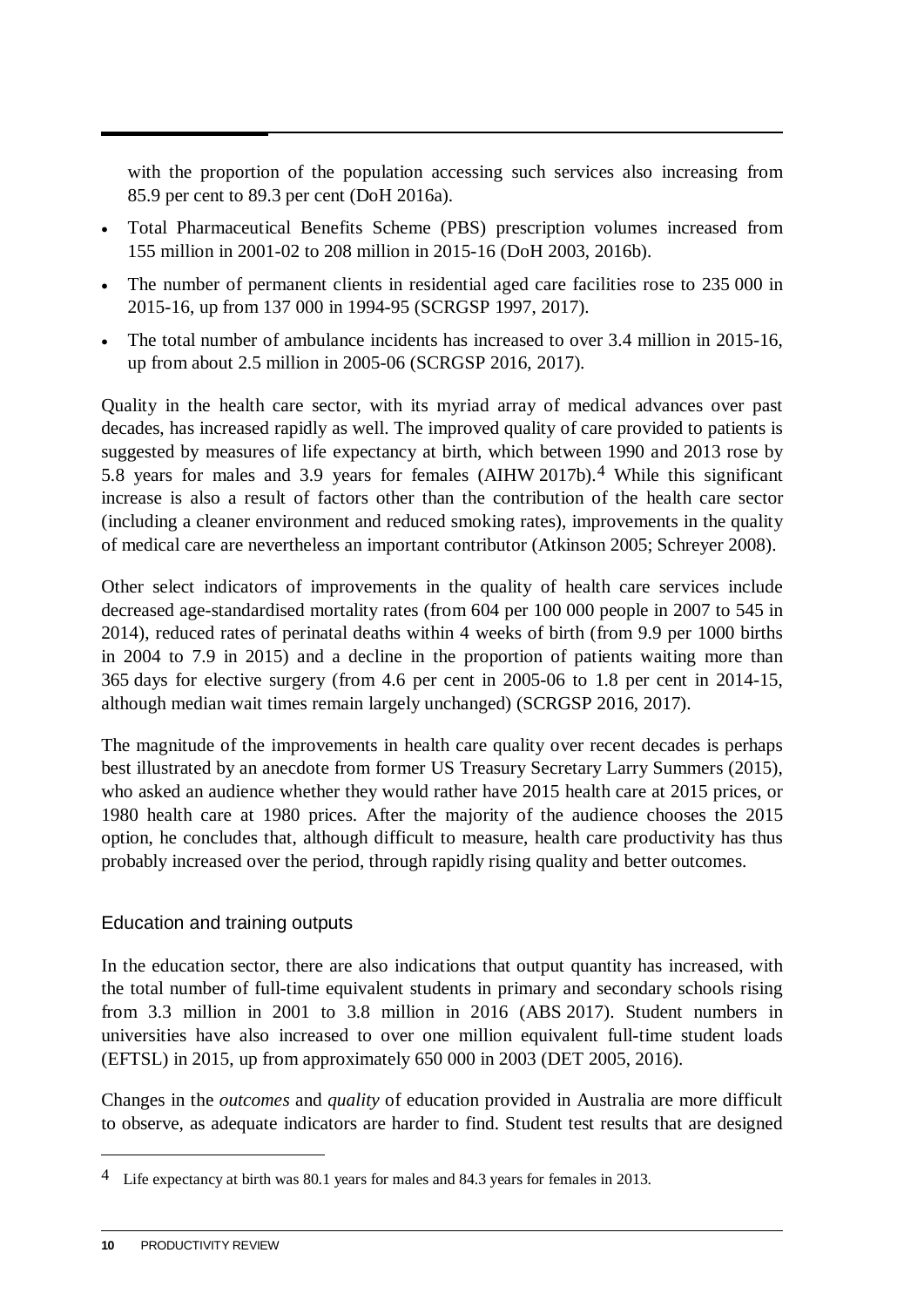to be comparable across time, such as the OECD's Programme for International Student Assessment (PISA) — which tests 15 year-olds around the world on mathematics, science and reading — show continued decline on average educational outcomes, with average student results dropping from 530 points in 2000 to 502 in 2015. This decline has not occurred to the same extent in most other OECD countries (OECD 2016; Thomson, De Bortoli and Underwood 2016).

By contrast, results from the annual National Assessment Program – Literacy and Numeracy (NAPLAN) examinations, which tests students in years 3, 5, 7 and 9 on their reading, writing, spelling, grammar/punctuation and numeracy skills, are mixed. Students in year 3 have shown consistent improvement across all topics since testing began in 2008. However, there have been no substantive changes in average literacy results for other grades, although their numeracy test results have improved marginally (ACARA 2016).

#### Public administration and safety outputs

In significant parts of the public administration and safety industry (which covers a wide range of community and government provided services) measures of total output quantity have fallen. This is particularly prevalent in the emergency services, where improved prevention has generally resulted in fewer emergencies. For example, fewer fire emergencies has meant that the total number of non-bushfire incidents attended by fire service organisations has fallen from 63 068 in 2005-06 to 55 754 in 2014-15. Although this represents a decrease in *direct* output from fire and rescue services, fewer emergencies is undoubtedly a good outcome for the community, with the number of fire deaths each year falling from 188 in 1985 to 97 in 2015. Similarly, improved road safety has resulted in fewer road crash extrications by fire and rescue services — down from 9940 in 2005-06 to 7668 in 2015-16 — while community outcomes have improved through a substantially lower number of road traffic deaths — falling from 3001 in 1986 to 1257 in 2015 (SCRGSP 2016, 2017).

For the policing and justice systems, outputs can often be difficult to measure, and of those that can be measured, the story is quite mixed. For instance, while the number of legal defendants whose cases were finalised by the court system remained largely stagnant between 2010-11 and 2014-15, the total number of prisoners in Australia's prison system increased markedly over the past decade, from nearly 26 000 in 2006 to almost 39 000 in 2016 (ABS 2016c, 2016e).

Community perceptions of the quality of policing services provided in Australia are also mixed. In the National Survey of Community Satisfaction with Policing, the proportion of people who were very satisfied with the services provided by the police increased from 20.6 per cent in 2010-11 to 28.9 per cent in 2015-16, while the proportion who felt unsafe at home alone during the night fell from 5.8 per cent in 2010-11 to 4.8 per cent in 2015-16. However, over the period from 2009-10 to 2015-16, the proportion of people who felt safe in public places during the night fell — from 59.8 per cent to 51.7 per cent when walking alone and from 29.5 per cent to 24.3 per cent on public transport (SCRGSP 2017).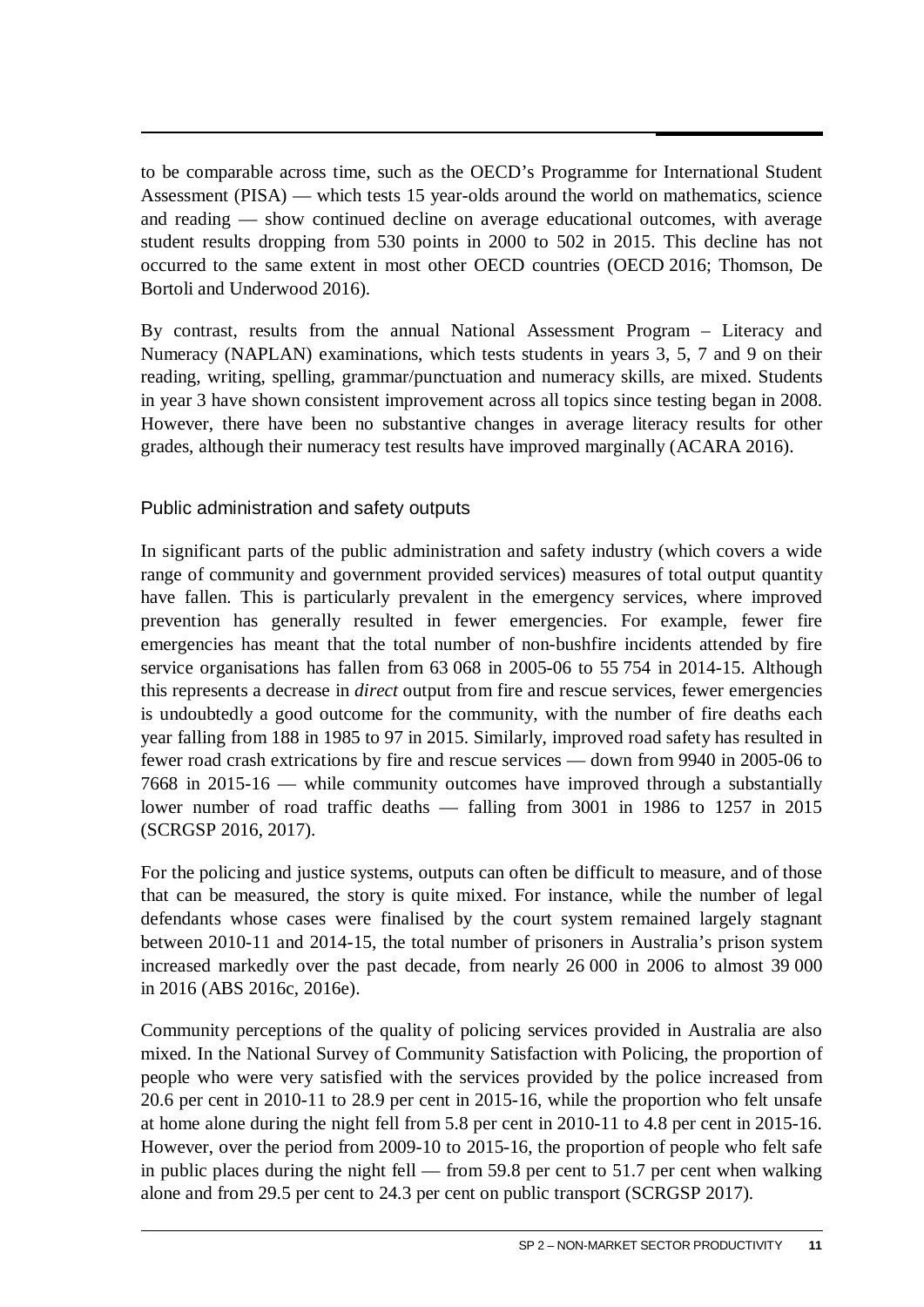### <span id="page-14-0"></span>**3 The workaround: using direct output measures**

Given the importance of the non-market sector, considerable work has been undertaken on a number of levels, both internationally and within Australia, to attempt to overcome the difficulties of measuring the output of the non-market sector.

Generally, the favoured approach has been the 'direct' method — where the volume of different (heterogeneous) goods and services are counted and aggregated, with weights based on their relative prices. This method is distinguished from the 'indirect' method used for market sector estimates in the national accounts — where the total nominal revenue (the market value, a combination of price and volume) of the industry's output is known for each year and changes in prices over time are removed, leaving only volume measures.

Progress in developing output measures in the non-market sector has been slow. The need to address measurement problems was recognised almost 25 years ago and there have been a number of attempts to make progress, internationally and by individual countries, on the issue:

- In 1993, the United Nations supported by the Commission of the European Communities, the International Monetary Fund (IMF), the Organisation for Economic Co-operation and Development (OECD) and the World Bank — adopted a new System of National Accounts (SNA), which recommended that countries move away from the 'output = input' methodology where possible, and instead seek to directly measure the output of the non-market sector (UN 1993).
- In 2001, the European Commission developed a detailed handbook on price and volume measures in national accounts, with a special emphasis on direct measures of the outputs of services (including non-market services) (Eurostat 2001).
- In 2005, an independent review in the United Kingdom (the Atkinson Review) examined the measurement of government inputs and outputs and recommended that the scope of collected data be expanded and more analysis be done to determine government sector productivity (Atkinson 2005).
- In 2010, the OECD published a handbook to provide guidance for the measurement of health and education services across jurisdictions (Schreyer 2010).

#### **The methodology of direct output measures**

Despite recent progress, the direct measurement of non-market sector outputs faces several challenges before it can be used to estimate MFP growth alongside measures for market sector goods in the national accounts.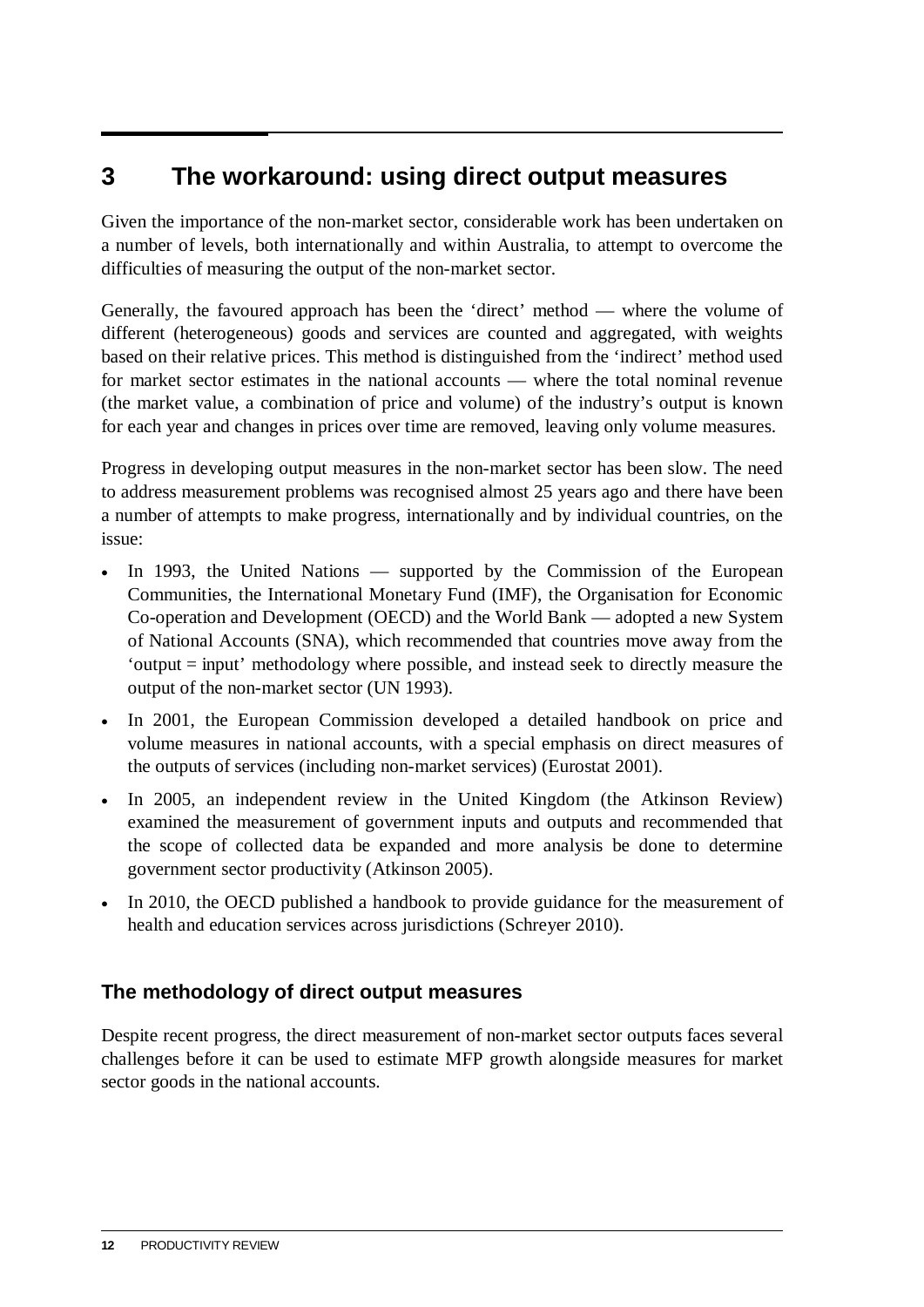#### Identifying an output

The use of direct measures of output is only possible where the government-provided services in the non-market sector have an identifiable output. Atkinson (2005) Lee (2008) differentiate non-market services between:

- individual services that are rivalrous (consumption by one consumer prevents consumption by others) and excludable (it is possible to prevent people having access to it) with an identifiable output; and
- collective services that are non-rivalrous and non-excludable, are delivered simultaneously to many consumers and that generally do not have an identifiable output.

Although the distinction between the two service types is not always clear, an example of an individual service could include a doctor's appointment, where the provider can refuse to provide the service (excludable) and provision to one consumer at a given time prevents provision to another (rivalrous). By contrast, the peculiar aspect of collective services (such as national defence or government policy-making) is that all people consume the same amount of these services.

The key issue is the value each person places on this consumption. Not only is measuring this difficult in its own right, but measures of the total value of a good are not equivalent to the price determined in a market for a good (most people pay less for a good than the value they place on it — otherwise they would not buy it).

Most research efforts to develop a direct output measure have focused on the health care and education sectors, as these sectors more often provide individual services, and so are more easily measured and tallied. Comparisons of providers of individual services also offer significantly more scope to identify a range of meaningful performance indicators for each provider — such as the productivity of hospital theatres for given surgical procedures. This information can be used in a myriad of ways to gauge value for money and effectiveness of parts of the non-market sector and improve outcomes and cost-effectiveness (SP 3).

Conversely, there has only been limited analysis of the public administration and safety industry, in part because providers tend to supply monopolistic collective services. However, some aspects of the public administration and safety industry may be measurable — for example, Dunleavy (2016) suggests that the output of tax or welfare agencies could be measured by the number of products (different taxes or benefits) provided to or received from each client. In practice though, output in the industry generally continues to be measured by the 'output  $=$  input' method instead, which Diewert (2011) describes as an acceptable indicator of output where a lack of information makes other methods impossible or impractical.

The type of direct measures of non-market sector output needed depends on the particular industry and the nature of the goods and services it provides. For example, in the health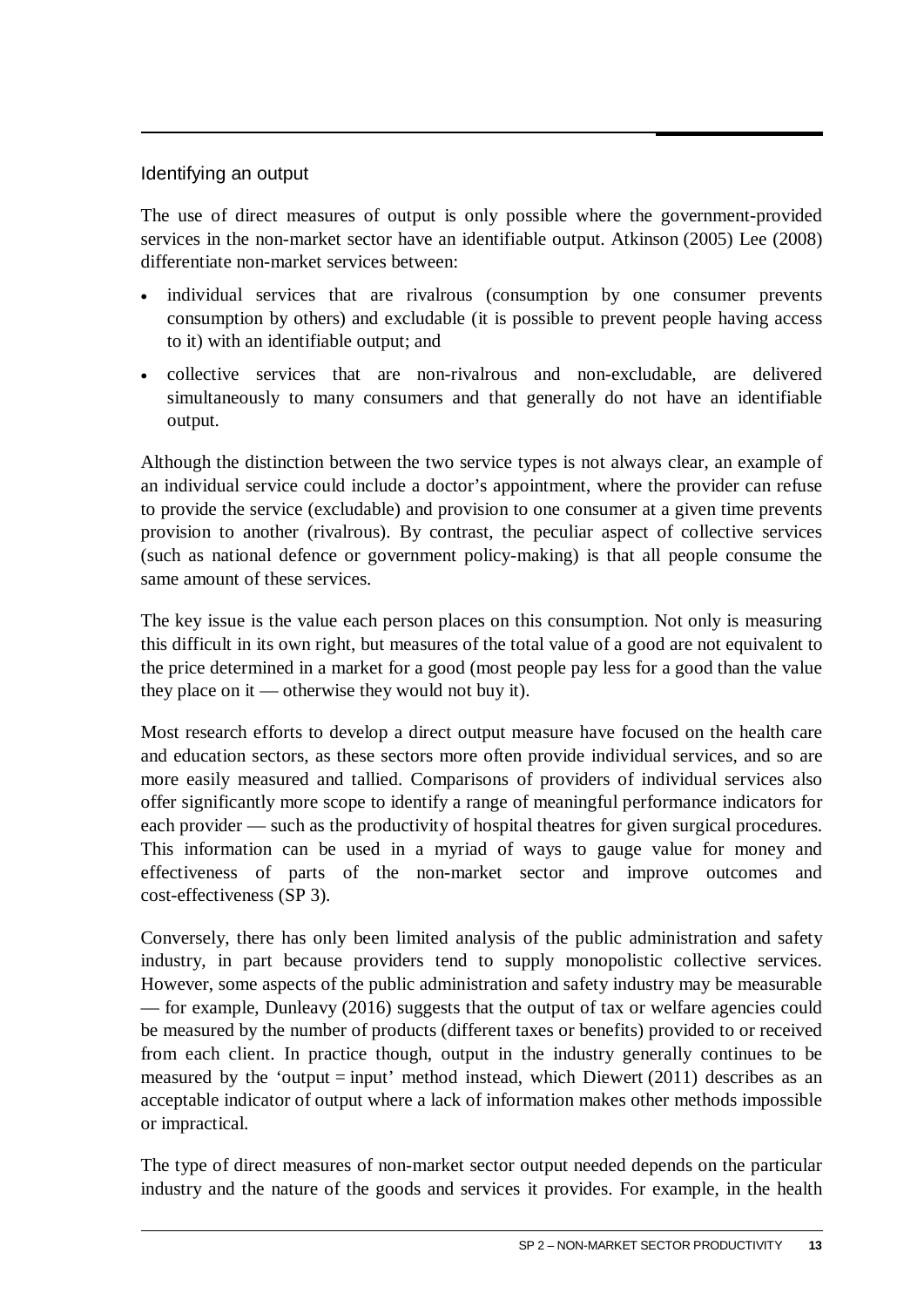care industry, Lee (2008) identifies the best unit of output as the 'health care pathway', which is all of the parts of treatment provided to a person with a specific diagnosis. Where this is difficult to determine due to disparate information sources, individual health care activities provided during that pathway can be used instead.

For the education sector, by contrast, Lee (2008) suggests that the ideal measure of output quantity across the entire sector is the number of pupil-hours or full-time equivalent students (although this fails to capture any element of quality — see below).

#### Aggregating outputs across industries

A major challenge is to aggregate the disparate services provided by an entire industry into a single, meaningful output index. For example, consider the difficulty of combining together the very different types of output provided by hospitals and aged care facilities, in order to create a single index for the output of the health care and social services industry.

In the market sector, different outputs can largely be expressed in monetary terms with market prices reflecting their relative importance to consumers, and so forming the 'weights' by which outputs are aggregated. This is not possible in the non-market sector due to the lack of prices as an indicator of value. Instead, output measures are generally weighted using one of two methods: based on the relative costs of inputs — relying on competitive market conditions (where marginal cost equals marginal value) within the government-dominated industries — or using price-weights from the private sector provision of similar non-market services — assuming that there are comparable private providers and the quality of private and public provision is the same (Douglas 2006).

#### Incorporating changing service quality

The measurement of non-market sector output is further complicated by changes in the nature of the goods and services produced over time. From a productivity point of view, any improved *quality* of services provided by the non-market sector could be as equally desirable as any increased *quantity* of services delivered. That is, consumers value the improved nature of goods and services, not just having more of them, so quality change should be captured by indicators of output value. For example, although more surgeries (increased output *quantity*) for a given level of inputs would be a productivity improvement for a hospital, the output value of those surgeries is also improved when they have a higher survival rate or reduced recovery times (improved output *quality*).

The issue of quality adjustment in productivity measures is also a problem for the *market* sector as changes to the nature of products that are difficult to reflect in output indexes occur across the entire economy. However, the issue is arguably more acute for the non-market sector, as it generally produces services rather than goods (so the nature of their output is inherently less observable) and there are no prices that have already incorporated quality changes (Dunleavy 2016; Schreyer 2008).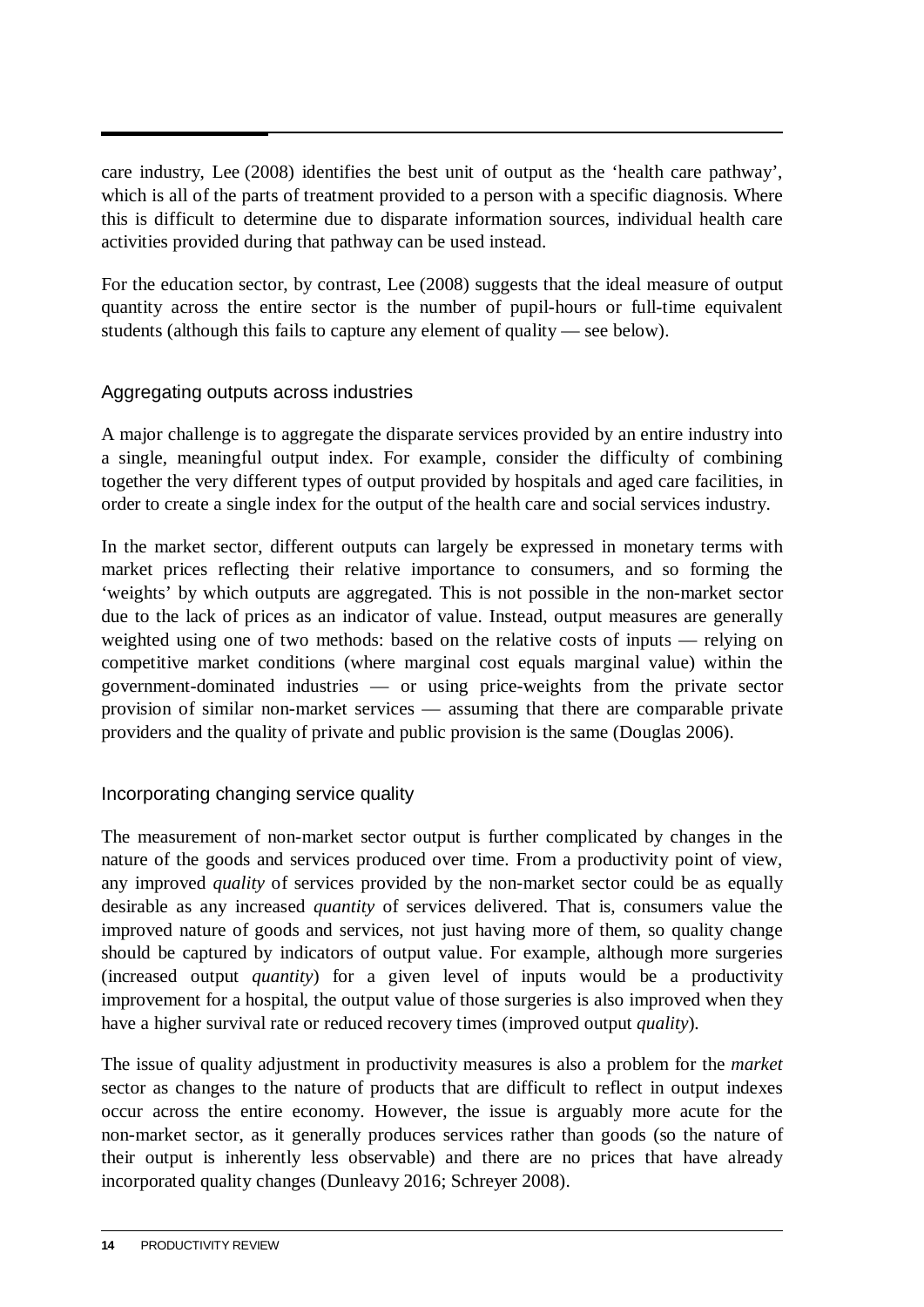To account for ongoing quality improvements in direct measures of non-market sector output, the volume measures can be adjusted for quality in several different ways. Methods include:

- capturing part of the quality change by differentiating as many qualities of a product as possible. This results in products of different quality being treated as entirely separate products, such that a shift to the higher quality product versions can be observed.
- taking into consideration the effect of the service on the marginal outcome of the consumer, particularly with relation to its degree of 'success' (Atkinson 2005; Eurostat 2001; Schreyer 2010).

#### *Quality adjustment for health care*

For the health care sector, one suggested measurable unit of service is the 'quality-adjusted numbers of completed treatments of particular diseases or of activities to prevent a disease' (Schreyer 2010). Another suggestion incorporates a range of quality adjustment indicators for the 'health care pathway' output measure, including:

- differentiation between different activities (such as division into specific diagnosis related groups for hospital care)
- post-treatment health status and survival rates
- process quality indicators (for example, vaccination take-up rates or at-risk patient monitoring in primary care)
- patient experience indicators (for example, timing and convenience of appointments or cleanliness of hospitals) (Lee 2008).

Implementing such measures still faces considerable information challenges and there is an ongoing debate about the most practical way to measure health care services: by the volume of health care activities (such as the number of hospital procedures or GP visits) or the volume of 'health care pathways' provided (such as the number of cancer or cardiac arrest patients treated). This latter approach is also known as the 'diseases-managed' approach, and has a range of advantages and disadvantages, discussed in box 4.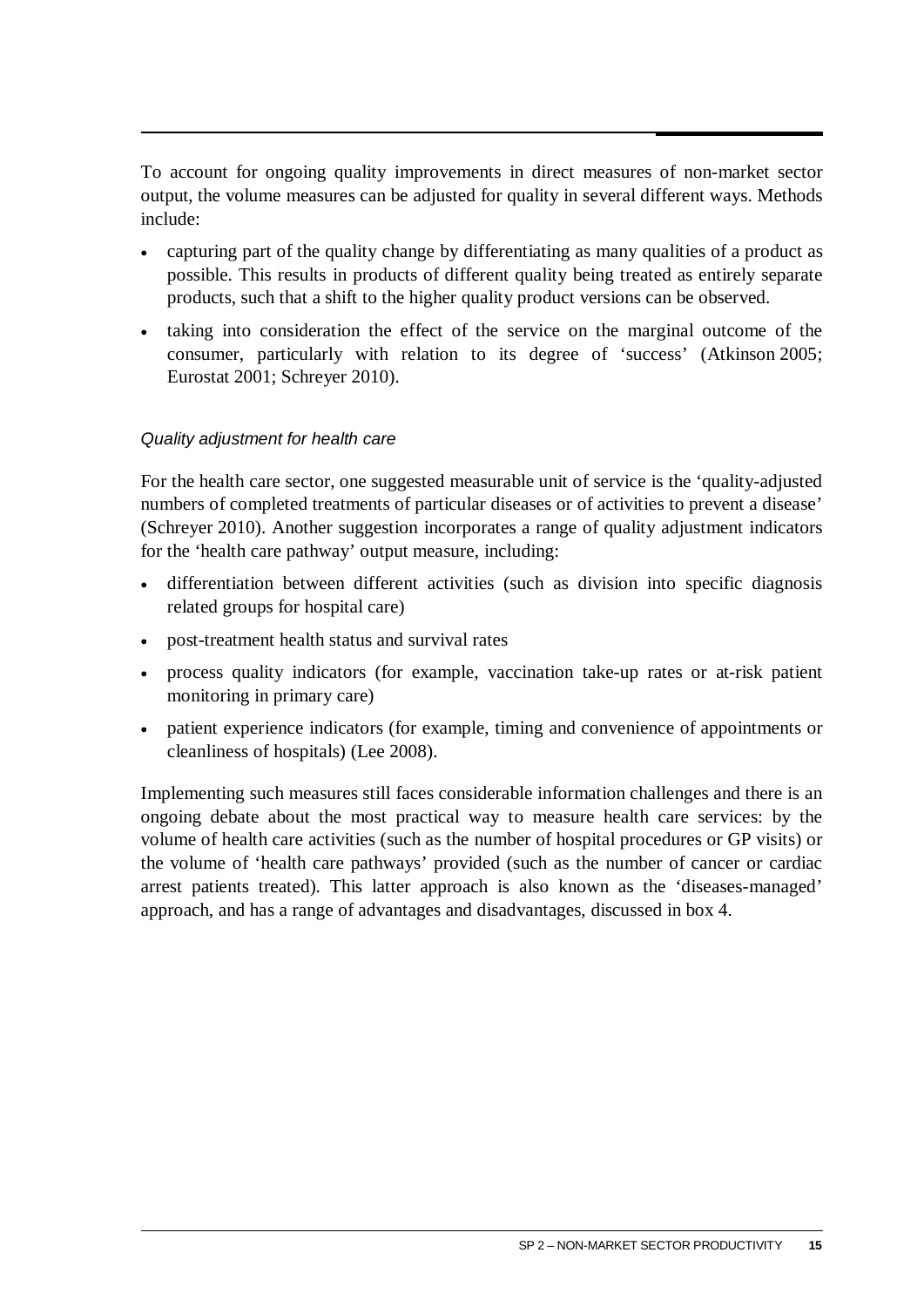#### Box 4 **Diseases-managed vs. activities-provided methods**

The major difference between the activities-provided and diseases-managed methods of directly measuring non-market output is in the way that substitution between different types of treatment for the same disease affects the estimates of productivity. Under the activities-provided model, moving a patient out of high-cost treatment methods (such as in-patient hospital facilities) and onto low-cost methods (such as drug treatments administered by a GP) would generally not be recognised as a productivity gain, only as a change in the demand for each service. By contrast, under the diseases-managed approach, moving from a high-cost to a low-cost treatment method is a substantial productivity gain, as the cost of the treatment is reduced, while the patient presumably receives a similar or better level of service.

For similar reasons, the diseases-managed methodology can better account for the changing utilisation of treatments (the number of activities during an episode of care). As an example Aizcorbe (2013) discusses a reduction in the number of procedures needed to treat an ear infection. Under the activities-provided method, this would count as reduced output, whereas the diseases-managed methodology would treat it as reduced cost of a single output.

An additional difference between the methodologies is that the activities-provided method does not use any information about the particular disease being treated, although the extent to which a particular health care service is productive depends on the condition being treated. Aizcorbe, Retus and Smith (2008) cite the example of an additional night in hospital for a patient who has had a routine appendectomy; that extra night would generally be more beneficial for a patient who has had quadruple bypass surgery, as their risk of post-surgery complications is greater.

Another area where the diseases-managed methodology and the activities-provided methodology also differ is the management of service costs where the patient suffers from more than one illness (such co-morbidities are relatively common and can be particularly prevalent among the elderly). The activities-provided methodology is not affected by this issue. By contrast, the diseases-managed method has to assign co-morbidity spending to disease categories by relying on a 'primary' diagnosis, which can create varying and subjective outcomes. An example used by Aizcorbe, Retus and Smith (2008) is the difficulty of allocating the cost of a GP visit among different disease categories for a diabetic who also suffers from heart disease.

A related difficulty of the diseases-managed approach is that it is heavily reliant on adequate data sources to allocate spending and identify diseases across patients. This is simpler in the US health care system (where private insurance companies track insured patients closely) than in Australia, where services can be provided through a range of different private and public systems, with only limited communication between them. However, the continued rollout of the My Health Record system across Australia will help to remedy this issue (chapter 2 of the main report).

*Sources*: Aizcorbe (2013), Aizcorbe, Retus and Smith (2008), Dunn, Rittmueller and Whitmire (2015).

#### *Quality adjustment for education*

Similar to health care, quality in the education sector can be accounted for through differentiation, such as by accounting for different types or levels of schooling (that is, differentiating between primary, secondary and tertiary level students) (Lee 2008).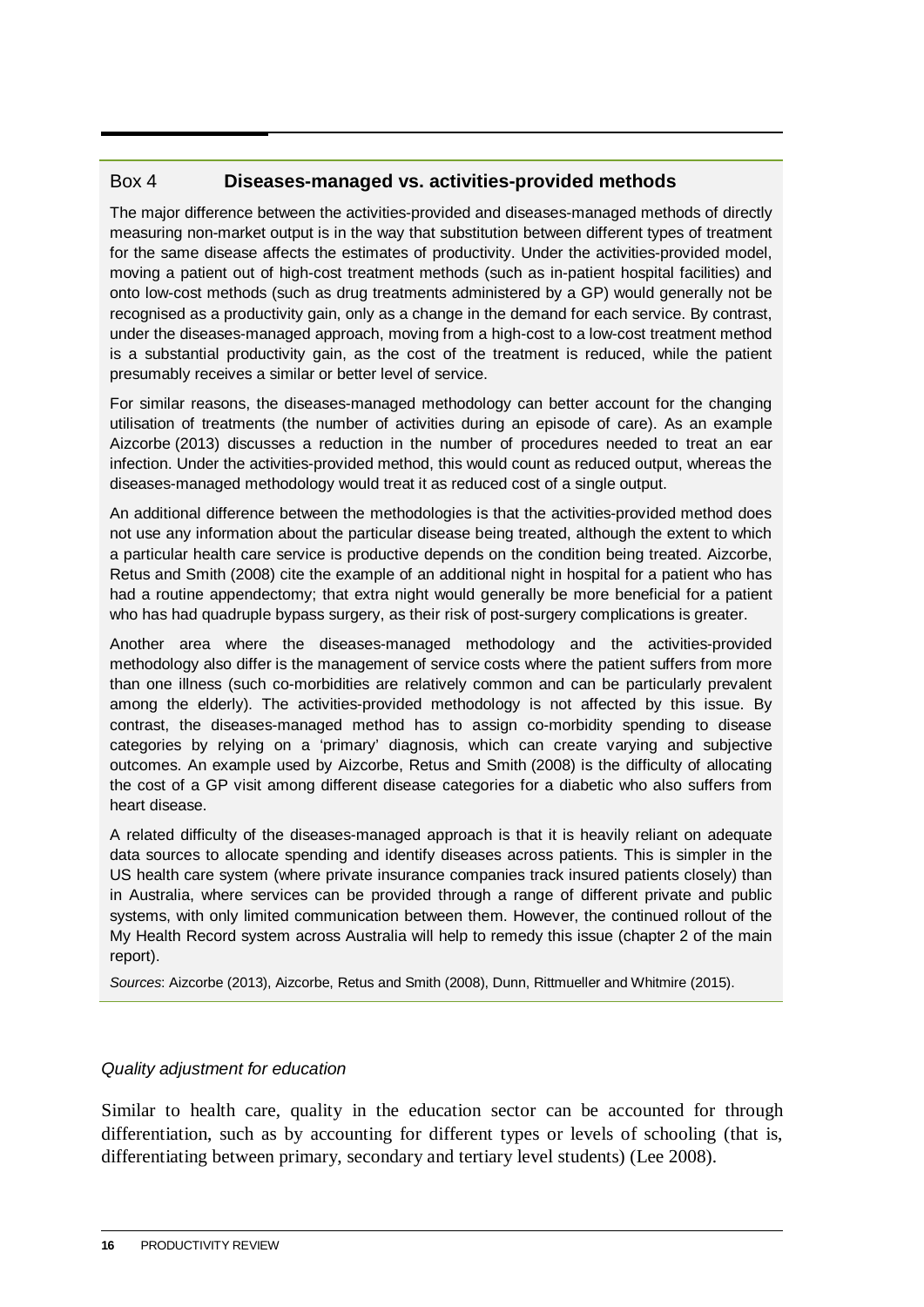<span id="page-19-0"></span>However, adequate measures of the 'success' of education and training output are problematic. Intuitively available indicators, such as improved exam scores or smaller class sizes, are often uncorrelated with actual education quality, unless other factors can be controlled for (ABS 2001).

Test scores in particular are subject to a range of factors well beyond the control of teachers (such as innate ability, effort and parental influence). Further, many exams such as tertiary entrance exams — are not intended for comparison across time, only across a given cohort, as the content of an exam changes from year to year meaning that changes in average performance may simply be a result of an easier or harder exam that year.

Similarly, by themselves, smaller class sizes are an inadequate quality measure because their benefits depend on the age and disadvantage of the child, the teaching methods used by teachers, and the subject matter — as discussed in the meta-analysis of Whitehurst and Chingos (2011) and Zyngier (2014). For example, even if the benefits are weak or nonexistent for the 'average' student, there is reasonable evidence that smaller classes for disadvantaged children in the first four years of school produce good outcomes when supported by pedagogies that make use of smaller class sizes. Accordingly, evidence of positive, negative or no impacts of class size for students on average is uninformative about policy-relevant effects for some sub-groups. In effect, there are multiple markets for which school sizes have relevant impacts.<sup>[5](#page-19-1)</sup>

# **4 From theory into practice: existing non-market sector estimates**

#### **Progress in Australia**

 $\overline{a}$ 

The ABS has undertaken substantial work on measuring the non-market sector's productivity over recent years. This is part of a long-term goal to further develop the national accounts and create a more reflective and robust measure of the economy. The development of productivity estimates began in the wake of the 1993 SNA, leading to the publication of experimental MFP estimates for each of the 12 market sector industries in 2005. These MFP estimates are now published alongside the other national accounts data and since 2010 have been expanded to include four additional industries — rental, hiring and real estate services, professional, scientific and technical services, administrative and support services, and other services — following the introduction of the new industry classifications in ANZSIC 2006 (ABS 2007, 2010, 2016b; Zheng 2005).

<span id="page-19-1"></span><sup>5</sup> Whether or not it is worth investing in smaller classes, even in the context in which they have some beneficial outcomes, is another matter, and depends on whether better outcomes could be achieved through alternatives. It is important to distinguish between the measurement of quality improvements in productivity analysis and the policy question of whether such quality improvements should be sought.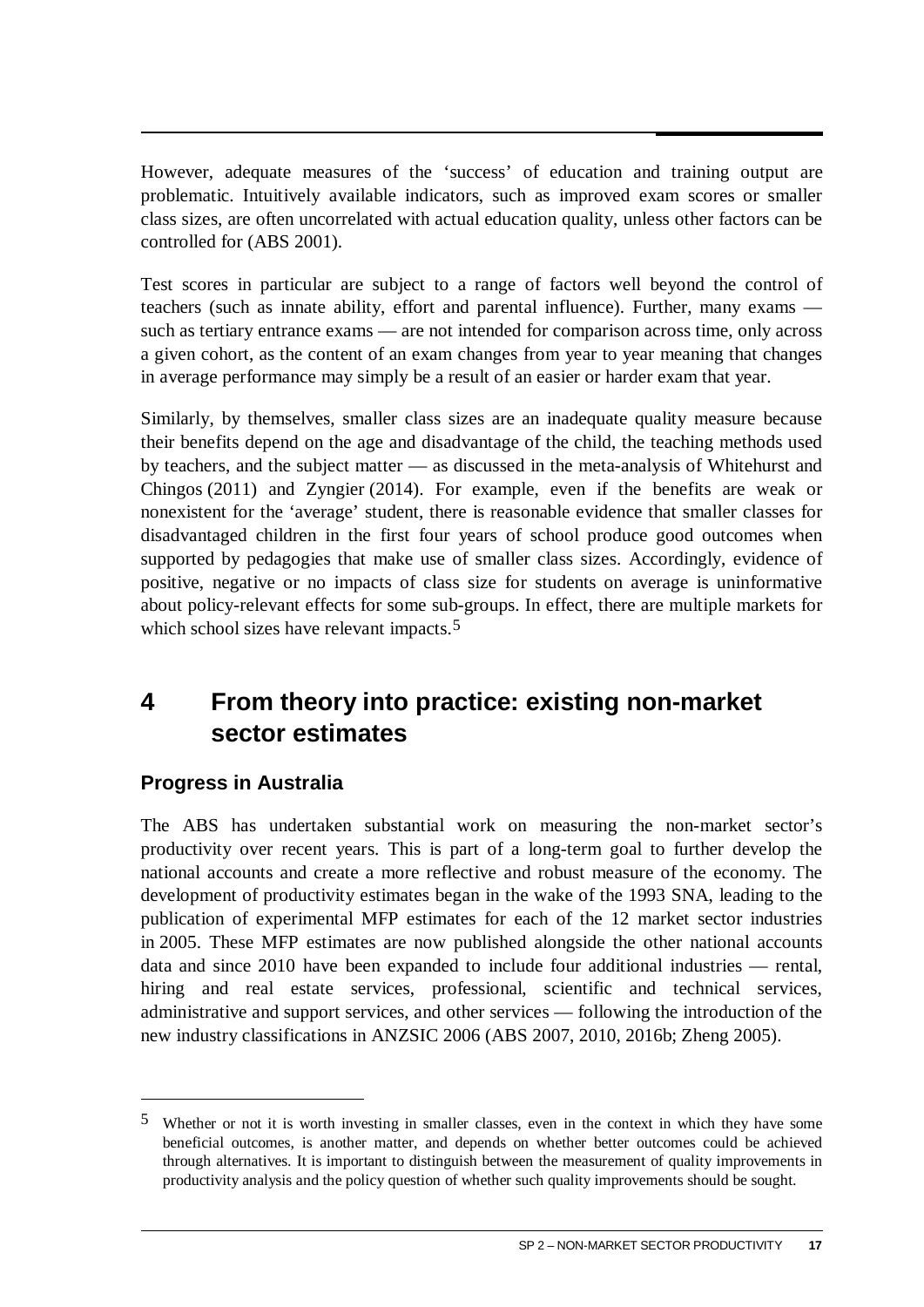#### Direct non-market output estimates

For the non-market sector, the ABS started collecting and aggregating direct volume measures of output for health and education in 2001 (with a time series back to 1993-94). Although these direct volume measures are unpublished and not used as a direct output measure for any productivity analysis (due to their lack of adjustment for quality changes), they are used to determine growth in volume for the health and education industries, helping to refine the 'input = output' methodology.

The direct output measures of health care come from a range of sources to cover the entire health care portion of the health care and social services industry (but there are no output measures for the social services portion, which remains input-based). These (unpublished) measures include:

- an average-cost-weighted index of the number of episodes (separations) for **hospitals**, classified by over 660 different Australian National Diagnostic Related Groups, but not including outpatient episodes provided by hospitals (due to data limitations)
- a cost-weighted index of the number of patient-days categorised by level of care is used for **nursing homes**
- a fee-weighted index of the numbers of attendances for **GPs and medical specialists** (for example, in obstetrics, anaesthetics, diagnostic imaging and surgical operations)
- a fee-weighted index of the number of tests conducted is used for **pathologists**
- administrative data deflated by relevant price indexes are used for **dental, optometry, community health, paramedical, veterinary and ambulance services**.

Output estimates for education reflect the different aspects of the education sector. Estimates are mainly based on annual full-time equivalent student enrolments, weighted together by the cost of service provision, while university research is estimated by weighting together data for the number of publications and student research completions. Due to data limitations, output measures for pre-schools and 'other' education services are still derived using the traditional input-based methodology.

The effect of using direct output measures compared with input-based methods was a sizable change in the growth of measured output for the industries (figure 4). While the gross value added of the health care and social services industry had grown by an average of 1.6 per cent per annum between 1993-94 and 1999–2000 under the input-based method, this was revised to a much higher growth rate of 4.0 per cent after the changes in output measurement. Similarly, the growth rate of gross value added in the education sector between 1993-94 and 1999–2000 increased modestly with the new methodology, from 1.5 per cent to 1.9 per cent per annum (ABS 2001; Douglas 2006).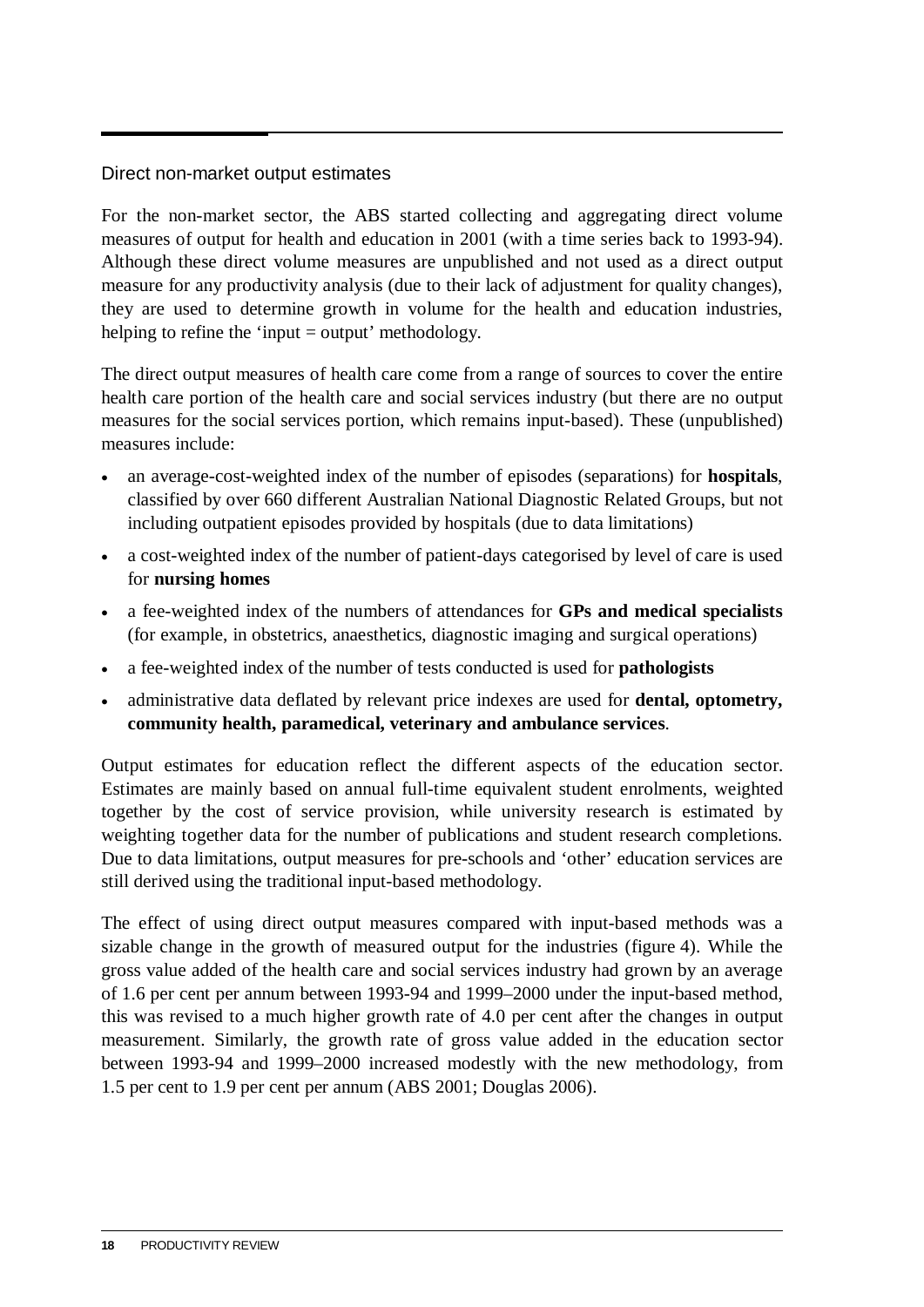

*Source*: ABS 2001, *Australian National Accounts: National Income, Expenditure and Product, March 2001*, Cat. no. 5206.0.

90

New output method - Existing input method

1993-94 1996-97 1999-00

92

94

96

98

80

1993-94 1996-97 1999-00

85

 $90$ 

95

The ABS separately investigated output volume measures for the justice sector, including police, justice services, and corrective centres, and constructed a range of experimental indexes. Output of justice services was measured by the number of cases finalised, broken down by court level and jurisdiction. Corrective centre output was measured by the number of prisoner days in various kinds of detention programmes. The output measure of police services was based on estimates of the number of investigations completed. However, because of significant difficulties with obtaining adequate data, particularly for police services, the paper concluded that input-based measures should remain for the justice sector, pending improved data sources (Northwood et al. 2001).

In an attempt to measure the output of the public administration and safety industry, the ABS also produced unpublished estimates of volume output measures for the Australian Taxation Office (ATO) and Centrelink in 2003. The new measures were based on the individual services that each organisation delivered to governments, businesses and the community. For example, the services of the ATO included minutes and briefings for government and the registration and processing of business and individual tax claims. Similarly, the outputs of Centrelink were the processing of customer's claims for welfare benefits and providing ongoing services to benefit recipients. While the initial results were reportedly promising, the data sources were underdeveloped and required a longer period of examination before they could be published (Trewin 2004).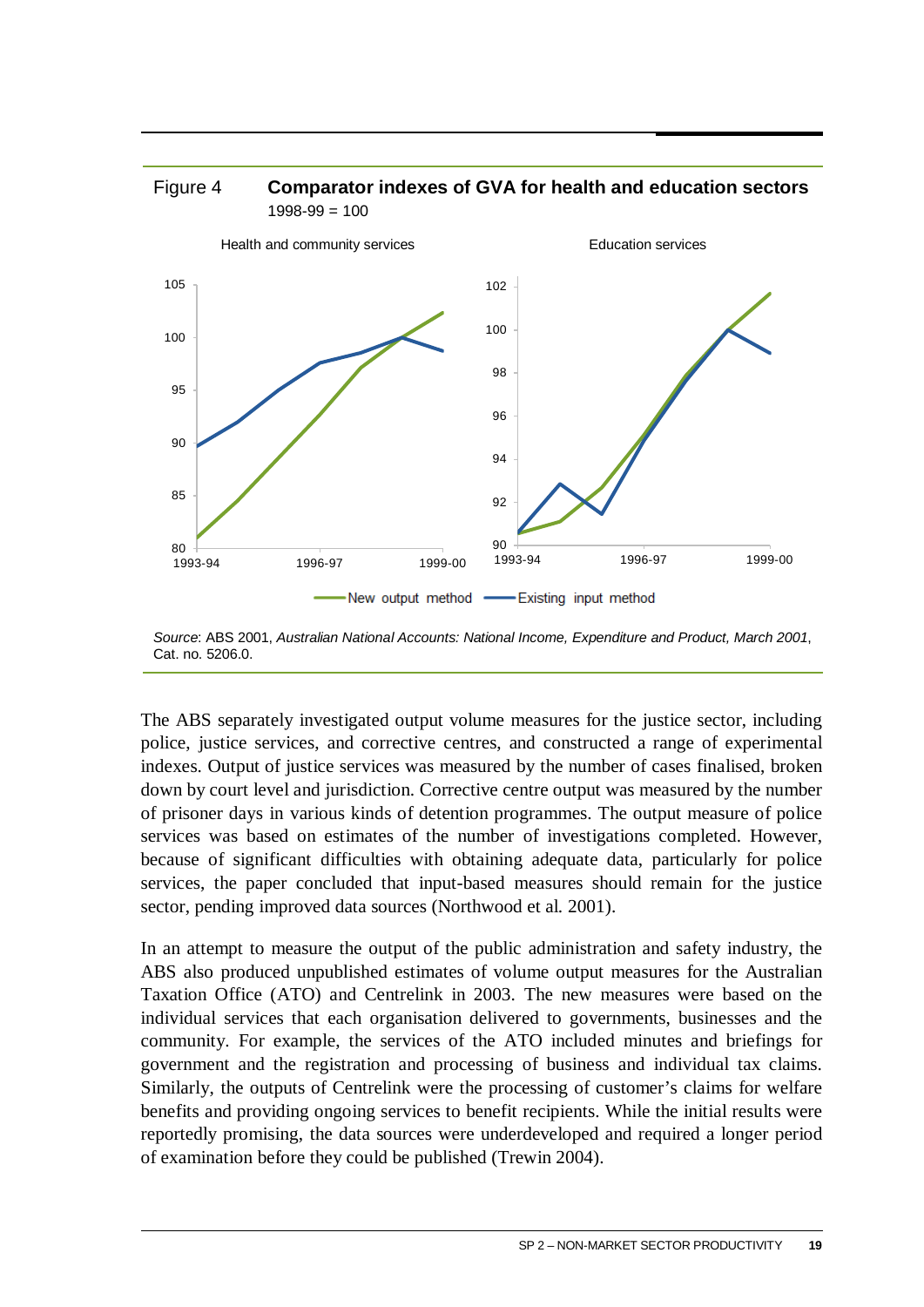Reinvigorated efforts to develop direct non-market measures

More recently, the ABS has been engaged in renewed efforts to deliver improved output measures across the non-market sector. In particular, the ABS plans to develop output estimates for the health care sub-industry, before moving onto the education industry and then the social services sub-industry.[6](#page-22-0) 

For the health care sub-industry, the ABS is currently working towards a measure of health output calculated on the basis of completed courses of treatment (the diseases-managed approach), rather than the current practice of summing up the number of procedures administered (an activities-provided approach). This approach includes identifying potential data sources (such as state administrative health data), allocating health care expenditure between diseases, constructing price indexes and determining output estimates by disease. The stated aim of these output measures is to facilitate the development of productivity statistics alongside the national accounts, in order to 'assist policymakers to better understand the nature of increases in health expenditure in terms of quantity growth or pure price growth … [and] support more effective targeting of government resources for Australia's health industry.' (ABS, sub. 42, pp. 10–11)

Much of the ABS's recent work was motivated by continued international developments, as well as a 2010 House of Representatives Standing Committee on Economics report into raising productivity growth in Australia. This report recommended that the ABS investigate ways to develop better service sector MFP estimates, including for the non-market sector (Standing Committee on Economics 2010).

#### **International estimates**

Several other jurisdictions have made considerable progress in the past few years towards publishing estimates on non-market sector productivity, using a variety of different methods.

#### United Kingdom

Following the release of the Atkinson Review in 2005, the United Kingdom has made substantial progress towards developing direct measures of output for the non-market sector. The Office of National Statistics (ONS) has published experimental estimates of public sector productivity alongside the UK national accounts data, with 90 per cent of the health care industry and 75 per cent of education now covered by a range of direct, quality-adjusted output measures. Basic quantity output measures are also estimated for public order and safety, adult social care, social security administration, 40 per cent of

<u>.</u>

<span id="page-22-0"></span><sup>6</sup> The ABS has 'no current plans' to develop public administration and safety industry output estimates in the near future, due to the inherently difficult nature of that industry (ABS, sub. 42, p. 10-11).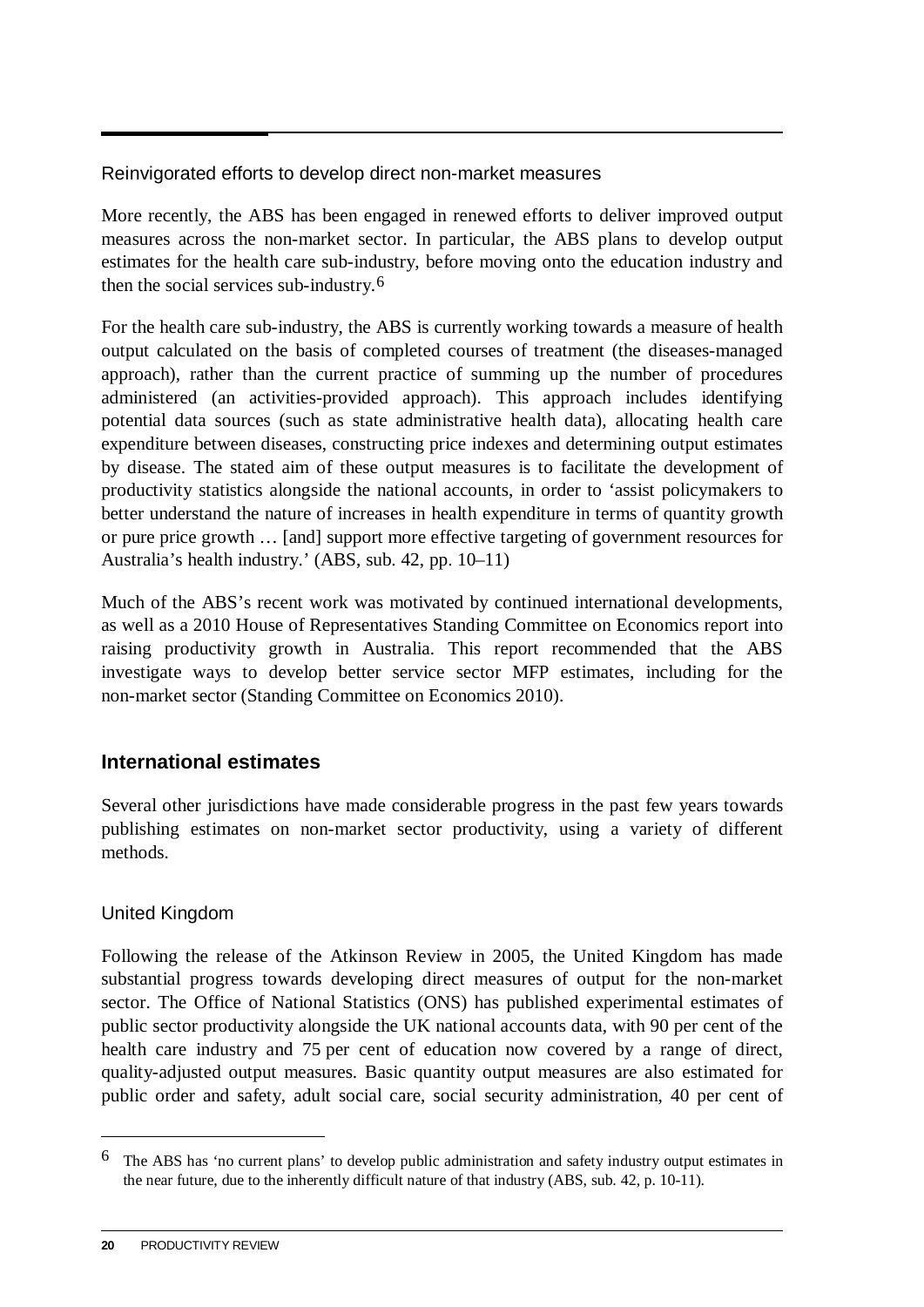children's social care and the remainder of the education sector, but these measures are not adjusted for quality (ONS 2017a, 2017b).

Initial results from the UK analysis show mixed productivity improvements. Average annual health care productivity growth (using the mostly quality-adjusted measures) was 0.9 per cent each year between 1997 and 2014, while for education there was no net productivity gain over the same period because inputs and outputs grew in lockstep (ONS 2017a). Productivity growth for the entire public sector (when measured by direct quality-adjusted output) was close to zero over the period from 1997 to 2013 (figure 5).



#### New Zealand

Following developmental work over the previous decade, in 2013, Statistics NZ published initial estimates of productivity for the education and health care industries using select direct measures of output, such as the number of cost-weighted equivalent full-time students (EFTS) for education output. These estimates indicated that productivity in the education industry fell by about 1.5 per cent annually between 1996 and 2011, while growing at an average annual rate of 0.8 per cent in the health care industry. Although the direct output measures used by Statistics NZ were largely unadjusted for quality and may not have been relevant to some activities, the experimental estimates form a foundation for further development (Statistics NZ 2010, 2013).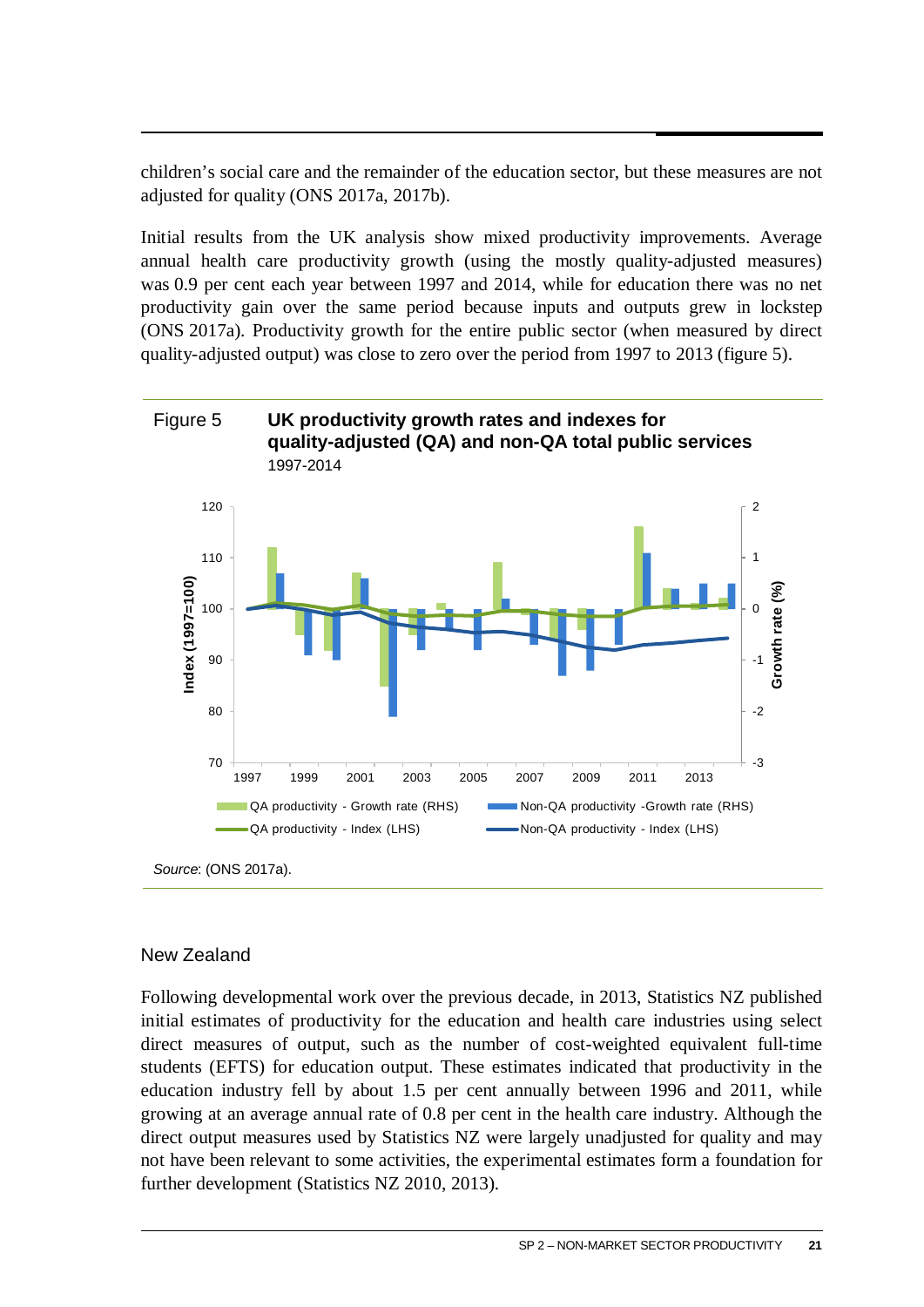#### <span id="page-24-0"></span>United States

The United States has also been moving towards new measures of non-market sector productivity, with a particular focus on the US health care industry, estimated to be worth 17.4 per cent of US GDP in 2013. In 2015 the Bureau of Economic Analysis (BEA), in collaboration with the National Academy of Sciences and the Bureau of Labour Statistics, launched a 'health care satellite account' (HCSA) to test new methods for analysing health care statistics before adding them to the core national accounts. The BEA's methodology uses the diseases-managed approach to measure the output of the health care system on the basis of how many diseases are treated (Dunn, Rittmueller and Whitmire 2015; Washington, Jackson and Wasshausen 2015).

# **5 The direction and applications of future work**

#### **Productivity estimates in the national accounts are good to know …**

Historically, the national accounts have been used to summarise economic events and analyse an economy's wealth and component factors to provide useful information for the formulation of macroeconomic policy (ABS 2016b). Improvements in measures of outputs and productivity for the non-market sector would (imperfectly) plug a gap in the national accounts and help to provide a better understanding of the Australian economy and how it functions. Better measures would also provide a 'rough and ready' indicator that the sector's performance was improving. Conversely, sustained low growth in productivity might reflect sluggish technological progress and weak diffusion of best-practice — which would warrant close policy attention (as has occurred for the MFP slowdown in the market sector).

Australia also needs to catch up to progress made elsewhere, particularly in the United Kingdom and New Zealand, in order to adhere to international standards for best-practice national accounting.

#### **… but not vital to improve outcomes**

While creating MFP estimates as part of the national accounts is important for understanding the state of the economy and to identify trends that should be further investigated, such measures have limitations. Besides the methodological flaws discussed above, more critically, MFP estimates for each of the non-market sectors in the national accounts have very limited policy applications. In particular, they would likely be too broad to provide decision-makers with the insights they need to improve outcomes for consumers and taxpayers. As a result, such estimates would not be able to drive productivity improvements, as they do not provide enough detail to identify the specific areas that need to be improved within each industry. More granular indicators of productivity and other performance metrics (for example, outcome effectiveness,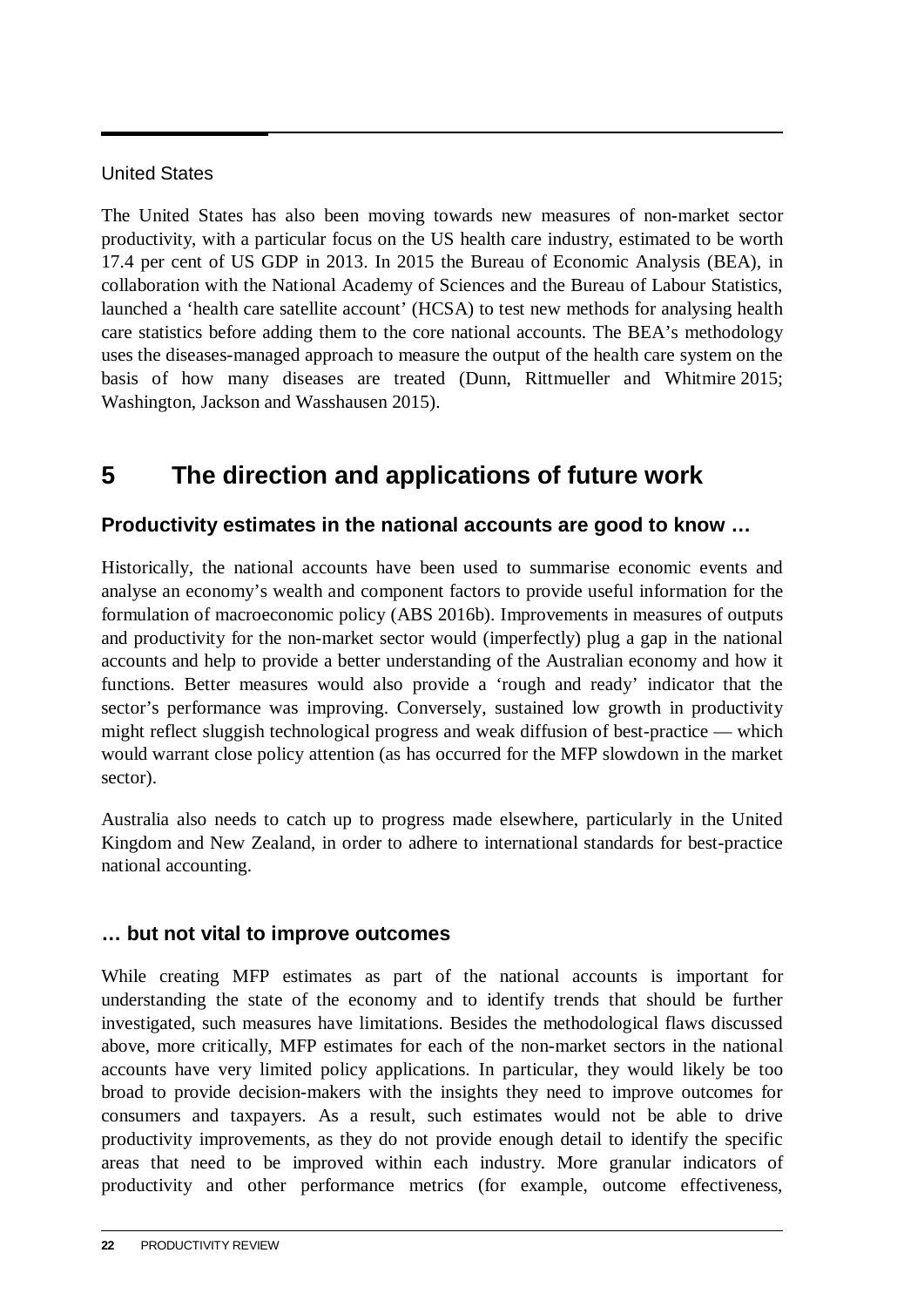value-for-money, marginal effects of more or fewer resources) are much better suited to identify specific areas that need to be improved in the non-market sector (SP 3).

This distinction between measuring productivity for national accounts purposes and measuring it for the purpose of improving performance and service delivery outcomes was acknowledged in the OECD's 2010 handbook on measuring non-market sector productivity (Schreyer 2010). Similarly, in the United Kingdom, Atkinson (2005) recognized that no single number, however carefully constructed, can fully capture the performance of complex public services with multiple objectives, so it is not only necessary to estimate a single aggregated figure for each of the non-market sector industries, but also to measure outputs in sufficient detail to determine the outcomes from individual decisions and policy changes.

Further, the two goals — productivity measurement at the macro-level through the national accounts and at a more micro-level through performance metrics — are not necessarily mutually exclusive. A proliferation of high quality data and research relating to the inputs, outputs and productivity of individual non-market service providers can lead to greatly improved measures of sector-wide productivity in the national accounts, as the more detailed picture of micro-level performance can help to inform an industry-wide estimate.

#### CONCLUSION 2.1

Development of better measures of the output and productivity of the non-market sector at the national accounts level would improve the understanding of the state of the economy and help identify any troubling trends in performance that would warrant further investigation. However, more granular indicators of productivity and performance in specific parts of the non-market sector are needed to inform policy choices.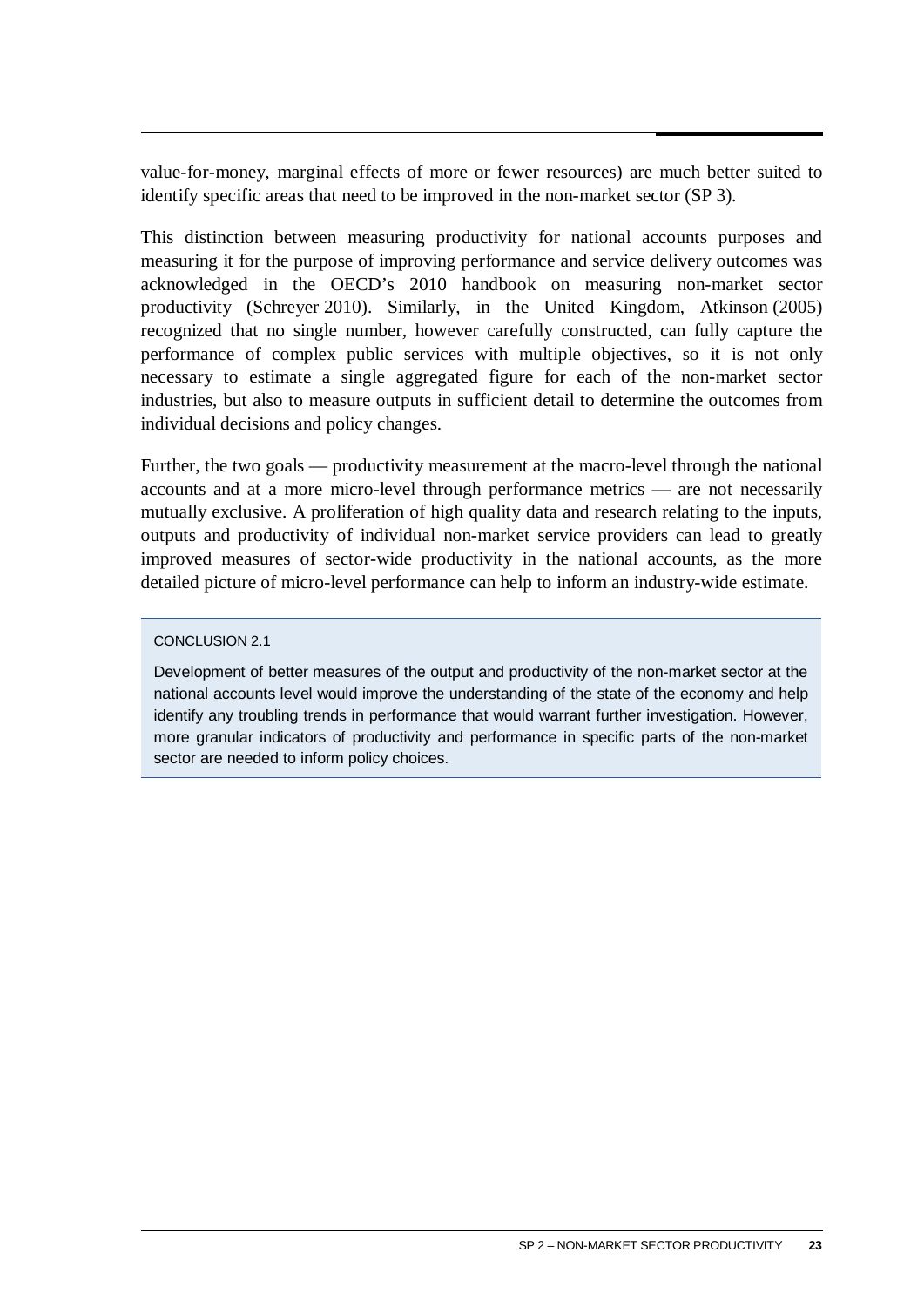# <span id="page-26-0"></span>References

- ABS (Australian Bureau of Statistics) 2000, *Unpaid Work and the Australian Economy, 1997*, October, Cat. no. 5240.0.
- —— 2001, *Australian National Accounts: National Income, Expenditure and Product, Mar 2001*, June, Cat. no. 5206.0.
- —— 2007, *Information paper: Experimental Estimates of Industry Multifactor Productivity*, September, Cat. no. 5260.0.55.001.
- —— 2010, *Experimental Estimates of Industry Multifactor Productivity, 2008-09*, February, Cat. no. 5260.0.55.002.
- —— 2013, *Australian and New Zealand Standard Industrial Classification (ANZSIC), 2006 (Revision 2.0)*, June, Cat. no. 1292.0.
- —— 2014, *Spotlight on National Accounts: Unpaid Work and the Australian Economy*, May, Cat. no.5202.0.
- —— 2016a, *Australian System of National Accounts, 2015-16*, October, Cat. no. 5204.0.
- —— 2016b, *Australian System of National Accounts: Concepts, Sources and Methods, 2015*, March, Cat. no. 5216.0.
- —— 2016c, *Criminal Courts, Australia, 2014-15*, March, Cat. no. 4513.0.
- —— 2016d, *Labour Force, Australia, Detailed, Quarterly, Aug 2016*, September, Cat. no. 6291.0.55.003.
- —— 2016e, *Prisoners in Australia, 2016*, December, Cat. no. 4517.0.
- —— 2017, *Schools, Australia, 2016*, February, Cat. no. 4221.0.
- ACARA (Australian Curriculum, Assessment and Reporting Authority) 2016, *Time series — NAPLAN results*, www.reports.acara.edu.au/Home/TimeSeries (accessed 15 December 2016).
- AIHW (Australian Institute of Health and Welfare) 2013, *Australian Hospital Statistics 2012-13: Emergency Department Care*, October.
- —— 2015, *Emergency Department Care 2014-15: Australian Hospital Statistics*, November.
- —— 2017a, *Procedures data cubes*.
- —— 2017b, *Supplementary data for life expectancy*, Dataset.
- Aizcorbe, A. 2013, *Recent Research on Disease-Based Price Indexes: Where Do We Stand?*, July, Bureau of Economic Analysis, United States.
- ——, Retus, B. and Smith, S. 2008, *Toward a Health Care Satellite Account*, May, Bureau of Economic Analysis, United States.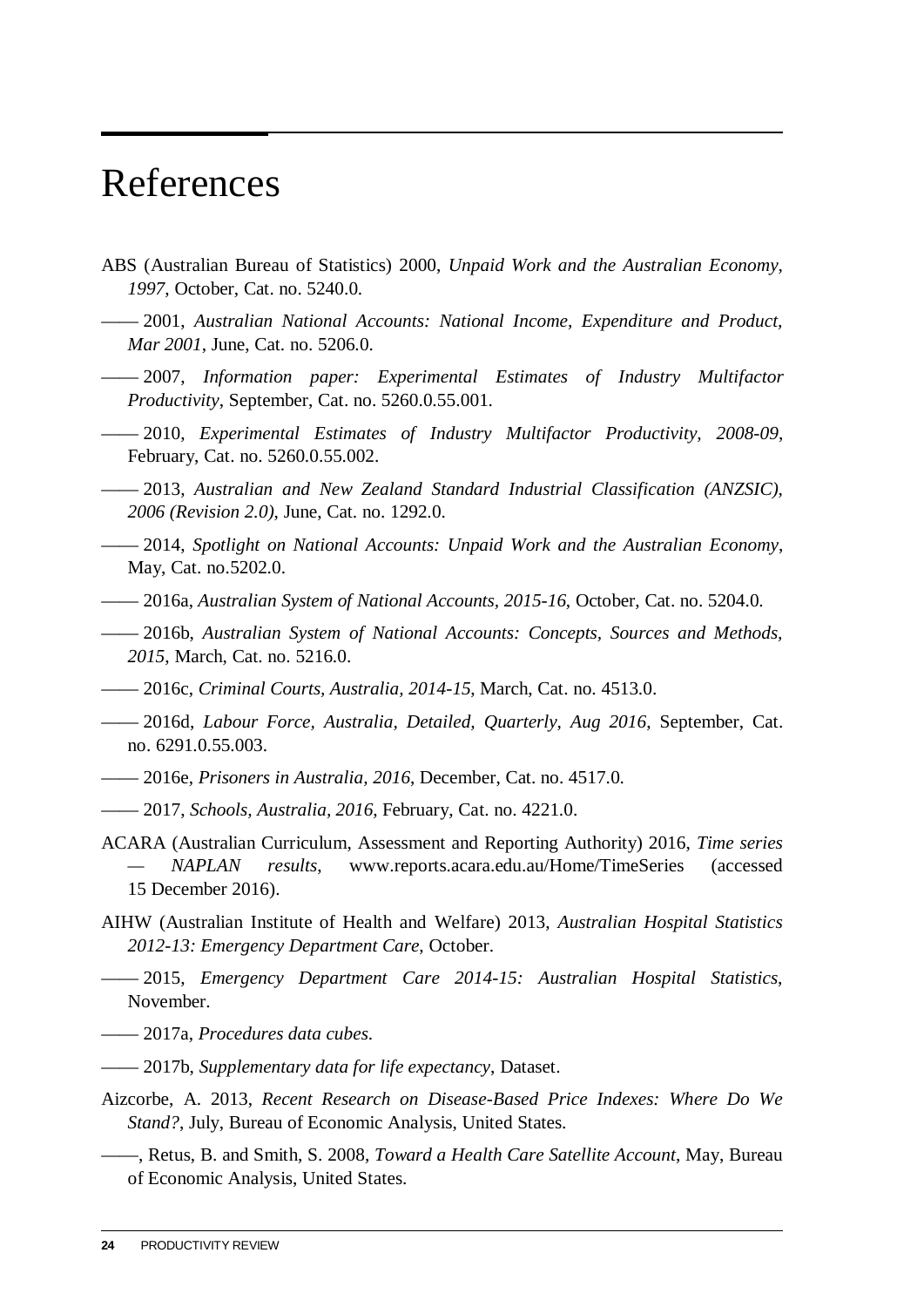- Atkinson, T. 2005, *Atkinson Review: Final Report Measurement of Government Output and Productivity for the National Accounts*, United Kingdom.
- Australian Government 2007, *Intergenerational Report 2007*, April.

—— 2015, *2015 Intergenerational Report: Australia in 2055*, March.

- Baxter, J. 2002, 'Patterns of change and stability in the gender division of household labour in Australia, 1986–1997', *Journal of Sociology*, vol. 38, no. 4, pp. 399–424.
- Bridgman, B. 2016, 'Home productivity', *Journal of Economic Dynamics and Control*, vol. 71, pp. 60–76.
- DET (Department of Education and Training) 2005, *Selected Higher Education Statistics — 2004 Student data: All student Load*.
- —— 2016, *Selected Higher Education Statistics 2015 Student data: All student load*.
- Diewert, W.E. 2011, 'Measuring productivity in the public sector: Some conceptual problems', *Journal of Productivity Analysis*, vol. 36, no. 2, pp. 177–191.
- DoH (Department of Health) 2003, *Pharmaceutical Benefits Scheme Expenditure and Prescriptions twelve months to 30 June 2003*.
- —— 2016a, *Annual Medicare Statistics*, August.
- —— 2016b, *Pharmaceutical Benefits Scheme expenditure and prescriptions twelve months to 30 June 2016*, December.
- Douglas, J. 2006, *Measurement of Public Sector Output and Productivity*, Policy Perspectives Paper, November, NZ Treasury, Wellington, NZ.
- Dunleavy, P. 2016, Public sector productivity: Measurement challenges, performance information, and prospects for improvement', presented at The 12th Annual Meeting of the OECD Senior Budget Officials Performance and Results Network, Paris, November.
- Dunn, A., Rittmueller, L. and Whitmire, B. 2015, *Introducing the New BEA Health Care Satellite Account*, January, Bureau of Economic Analysis, United States.
- Eurostat 2001, *Handbook on Price and Volume Measures in National Accounts*, European Commission, Luxembourg.
- Gruen, D. 2012, The importance of productivity', presented at Productivity Commission Australian Bureau of Statistics Productivity Perspectives Conference, 20 November.
- Lee, P. 2008, *Measuring Non-market Output and Productivity*, December, Paper prepared for Economic Measurement Group meeting, Office for National Statistics.
- Northwood, K., Hinchcliffe, C., Henderson, L. and Rawnsley, T. 2001, *Experimental Output Measures for the Australian Justice Sector, 1993-94 and 1998-99*, August, Cat. no. 1351.0.55.003, Australian Bureau of Statistics.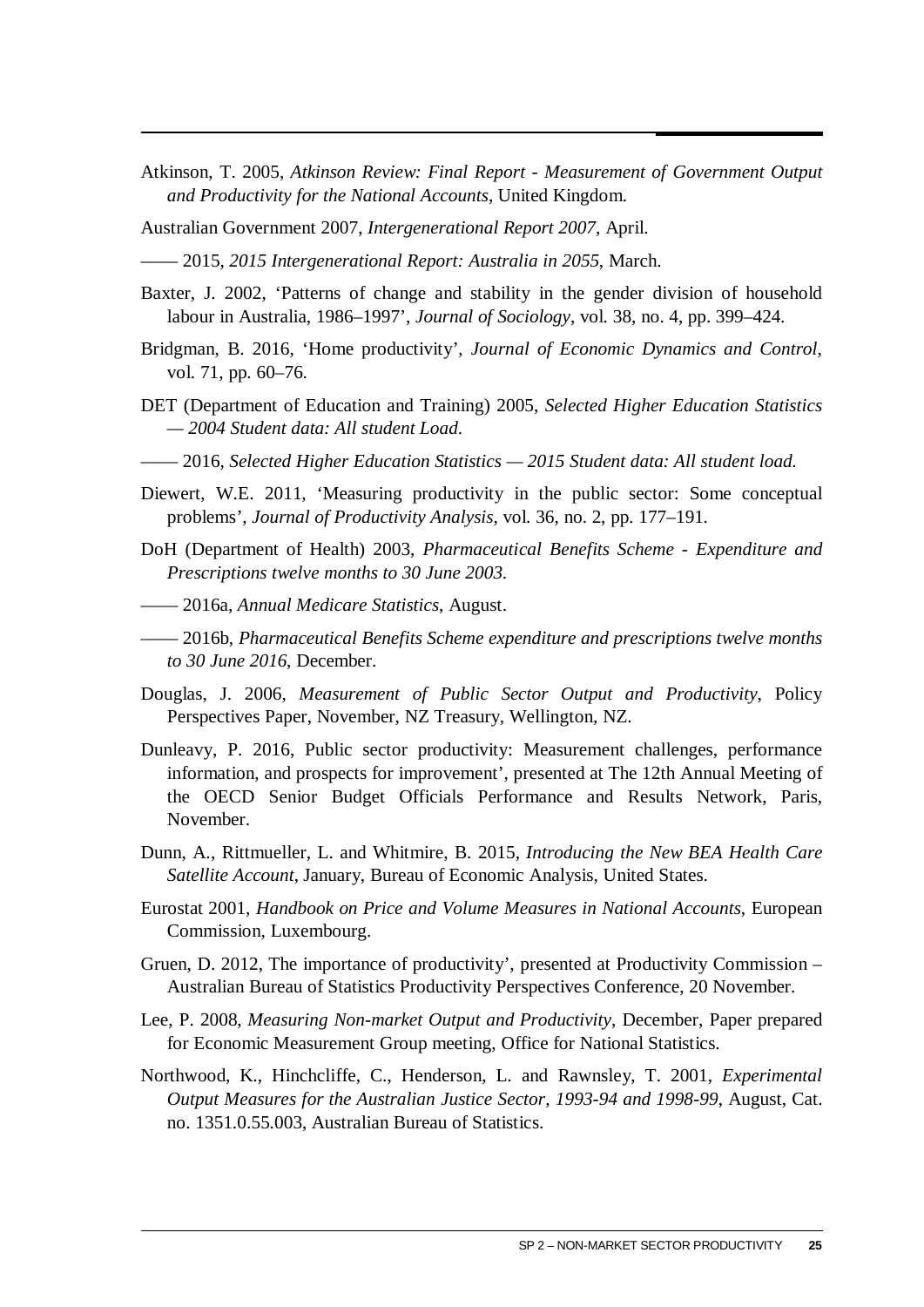- OECD (Organisation for Economic Co-operation and Development) 2016, *Programme for International Student Assessment (PISA)*, Dataset, www.oecd.org/pisa/data/ (accessed 14 December 2016).
- ONS (Office for National Statistics) 2017a, *Public Service Productivity Estimates: Total Public Service, UK: 2014*, 6 January, United Kingdom.
- —— 2017b, *UK Productivity Introduction: Oct to Dec 2016*, 5 April, United Kingdom.
- PC (Productivity Commission) 2016, *PC Productivity Update 2016*.
- Schreyer, P. 2008, Output and outcome Measuring the production of non-market services, presented at 30th General Conference of The International Association for Research in Income and Wealth, Portoroz, Slovenia, August.
- —— 2010, *Towards Measuring the Volume Output of Education and Health Services: A Handbook*, OECD Statistics Working Papers, 2010/02, OECD Publishing, Paris.
- SCRGSP (Steering Committee for the Review of Government Service Provision) 1997, *Report on Government Services 1997*, Productivity Commission.
- —— 2016, *Report on Government Services 2016*, Productivity Commission.
- —— 2017, *Report on Government Services 2017*, Productivity Commission.
- Standing Committee on Economics 2010, *Inquiry into Raising the Productivity Growth Rate in the Australian Economy*, 28 April, House of Representatives.
- Statistics NZ 2010, *Measuring Government Sector Productivity in New Zealand: a Feasibility Study*, March, New Zealand.
- —— 2013, *Education and Health Industry Productivity 1996–2011*, April, New Zealand.
- Summers, L. 2015, Reflections on the productivity slowdown, presented at Making Sense of the Productivity Slowdown, United States, Peterson Institute for International Economics, 16 November.
- Thomson, S., De Bortoli, L. and Underwood, C. 2016, *PISA 2015: A First Look at Australian Student's Performance*, December, Australian Council for Educational Research.
- Trewin, D. 2004, 'Measurement of services: Recent ABS experience', *Statistical Journal of the United Nations Economic Commission for Europe*, vol. 21, pp. 277–290.
- UN (United Nations) 1993, *System of National Accounts*.
- Washington, P., Jackson, D. and Wasshausen, D. 2015, *Disease-Based Health Care Measures and the Industry Economic Accounts*, November, Bureau of Economic Analysis.
- Whitehurst, G. and Chingos, M. 2011, *Class Size: What Research Says and What it Means for State Policy*, May, Brookings Institution.